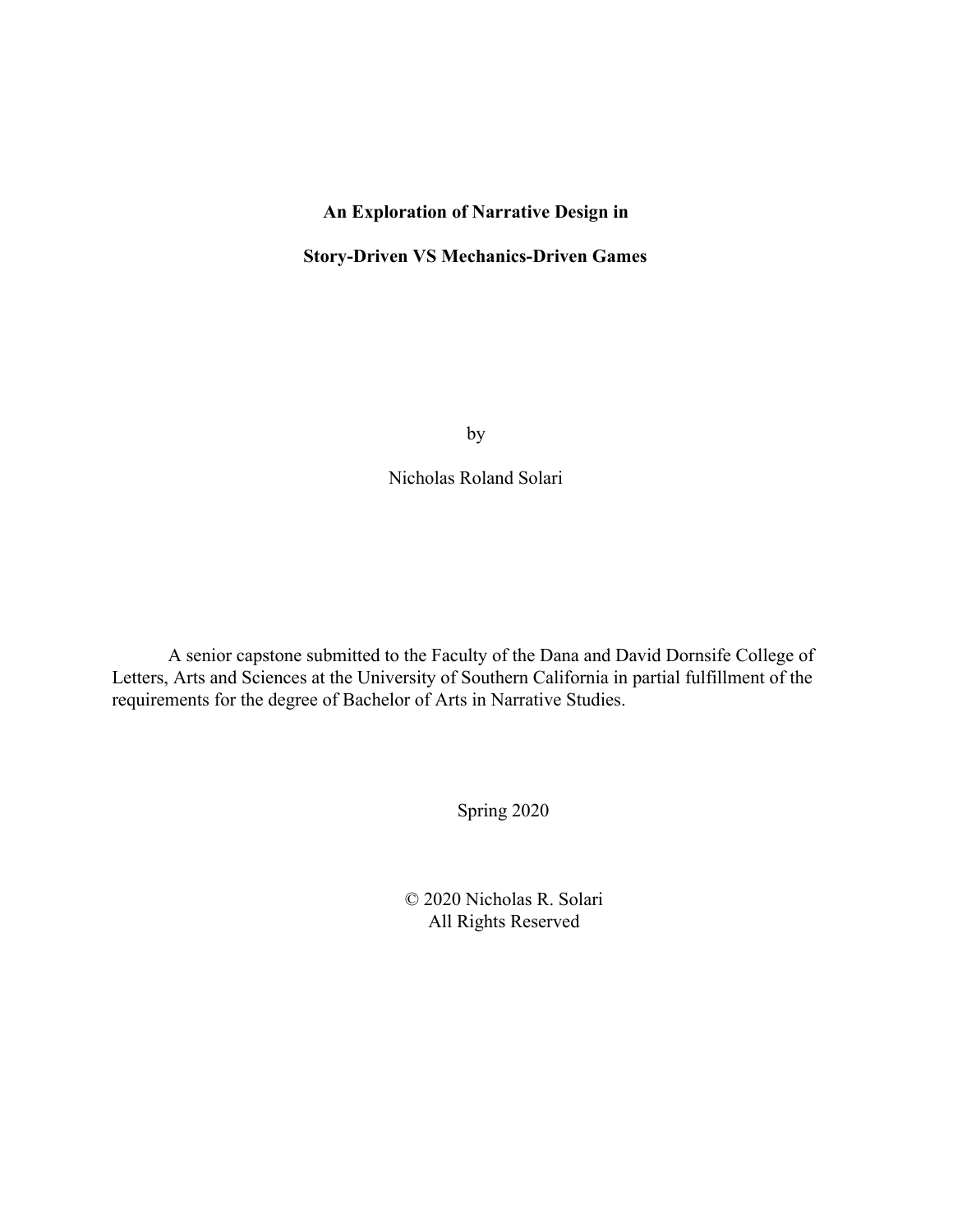## **ACKNOWLEDGMENTS**

I'd like to express a special gratitude to Professor Christopher Freeman for fearlessly leading our class through the normal tumultuous experience of a Narrative Studies capstone during this especially tumultuous time of the COVID-19 pandemic. I've also been extremely grateful for the valuable feedback, encouragement, and suggestions of my fellow Narrative Studies colleagues in workshop.

Much of this project would not have been possible without the continued support of a number of personal mentors in my life, many of whom are quoted in this document. For teaching me what it is to be a storyteller and make games, I'd like to thank James Bjorkquist, Drew Casper, Flint Dille, Dennis Estrada, Daniel Fishman, Marianne Krawczyk, Richard Lemarchand, and William Yance Wyatt.

I'd also to thank those personal heroes of mine I have yet to meet or work with, for paving the way ahead, leaving footholds for future aspiring game writers to grab onto, and sometimes even sometimes offering me a word or two of inspiration to keep at it: particularly Neil Druckman, Amy Hennig, Tom Jubert, and Bobby Stein.

Additionally, I'm eternally grateful to all the amazing colleagues I've worked on games with along the way, including Ryota "Ike" Dan, Nicolas Defrank, Arnold Ha, Brian Handy, Gabriel Juarez, Mari Kyle, and many others. Only through the support of friends, and most especially, my family, have I been able to embark on this most wonderful and exciting journey of writing for games.

Thank you.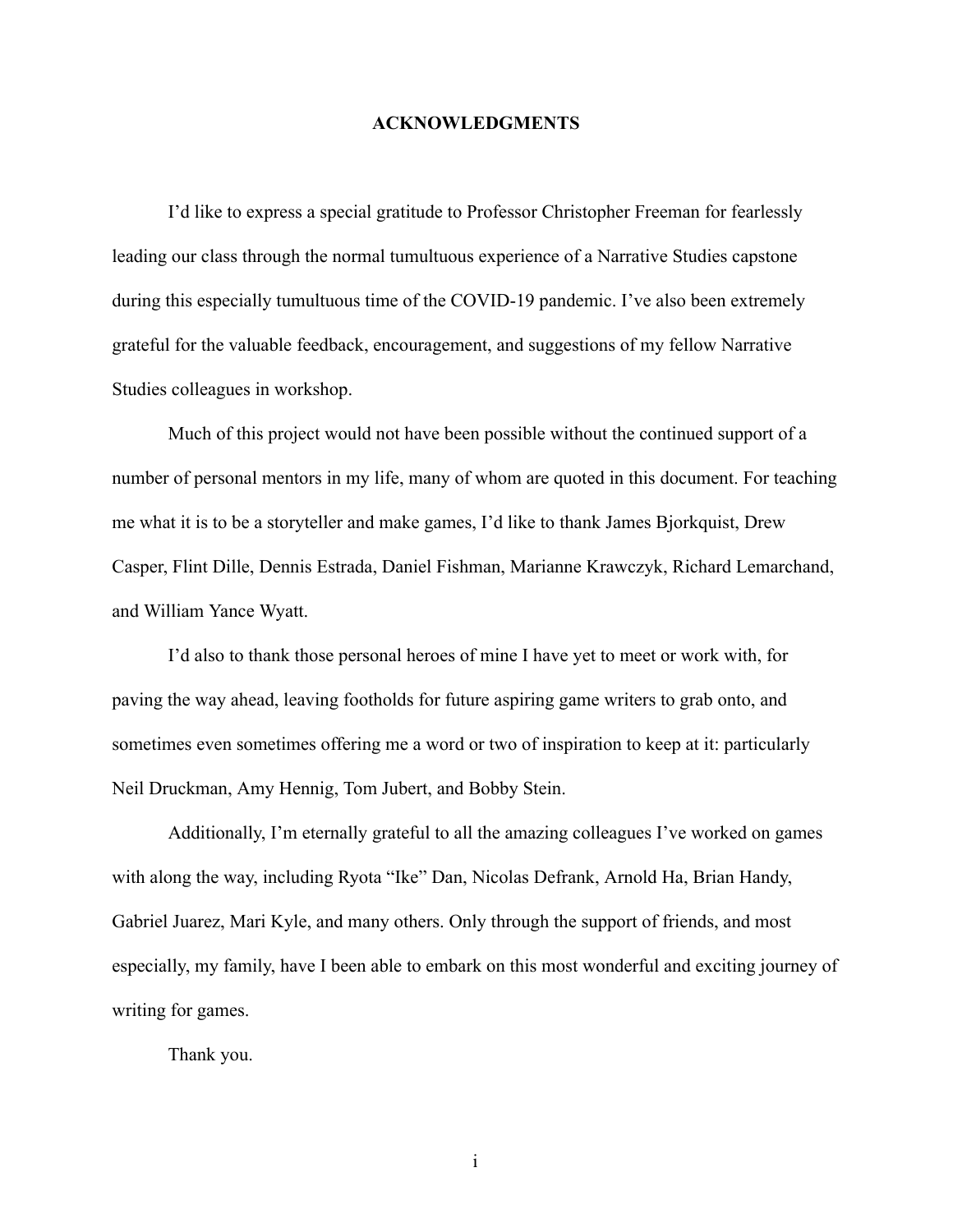# **TABLE OF CONTENTS**

| Works |  |
|-------|--|
|-------|--|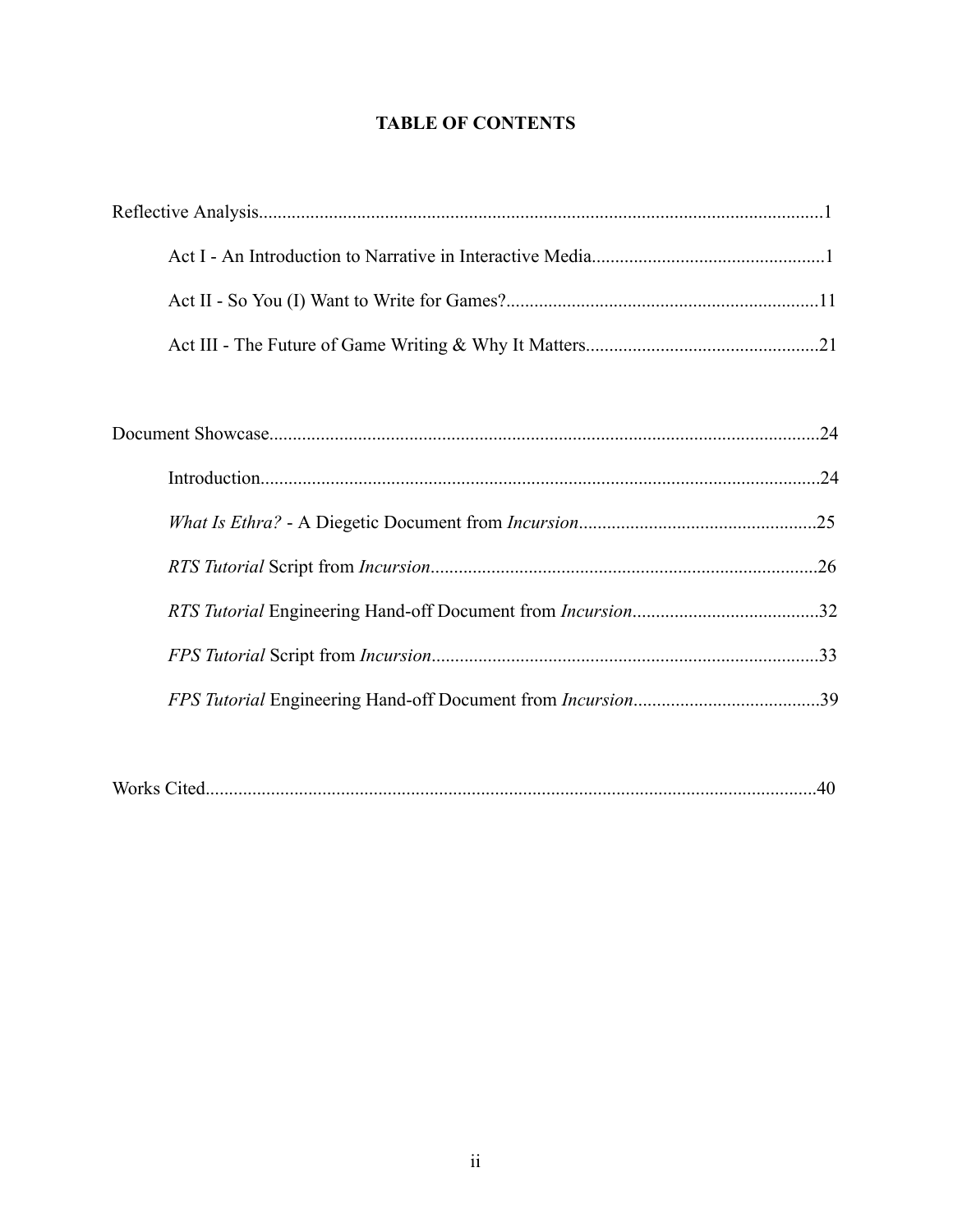### **ACT I**

## **An Introduction to Narrative in Interactive Media**

As I sat in a dark, air-conditioned soundstage at USC's School of Cinematic Arts in the scorching hot summer of 2015, our young and serious film professor described worldbuilding with an analogy that clicked. It was Tarantino, he said, who likened designing the world of a film to creating an entire melon, then slicing it, only showing one slice to the audience. It's important to fully develop the whole fruit, even the parts the reader, viewer (or player) "never sees," because their existence makes the "slice" they do see that much more believable.

In all my narrative research, the only Tarantino quotes I've ever come across about melons relate to the way heads explode in his films. Still, it sounds like something the legendary *Pulp Fiction* creator might believe. Regardless of who said them, these words stuck with me as I journeyed through creative media, diving into the study and creation of short stories, novels, films, and now games & interactive media, where the analogy looks more like passing the knife off to the player and allowing them to slice the fruit themselves, a scenario where the melon's verisimilitude makes all the difference.

Authors like Alexander Chee point to trauma as a driving factor for those who turn to the art of storytelling. In *How to Write an Autobiographical Novel* , he discusses, among other influences, how the loss of his father and the suppression of his sexuality transformed into ink on the page (Chee 202). In my own life, I find it more difficult to pin down a catalyst. Perhaps it was simply the boredom inevitable in the life of an only child with working parents — the hope to avoid the creeping temptations of a kind of existential dread — that forged my love for the art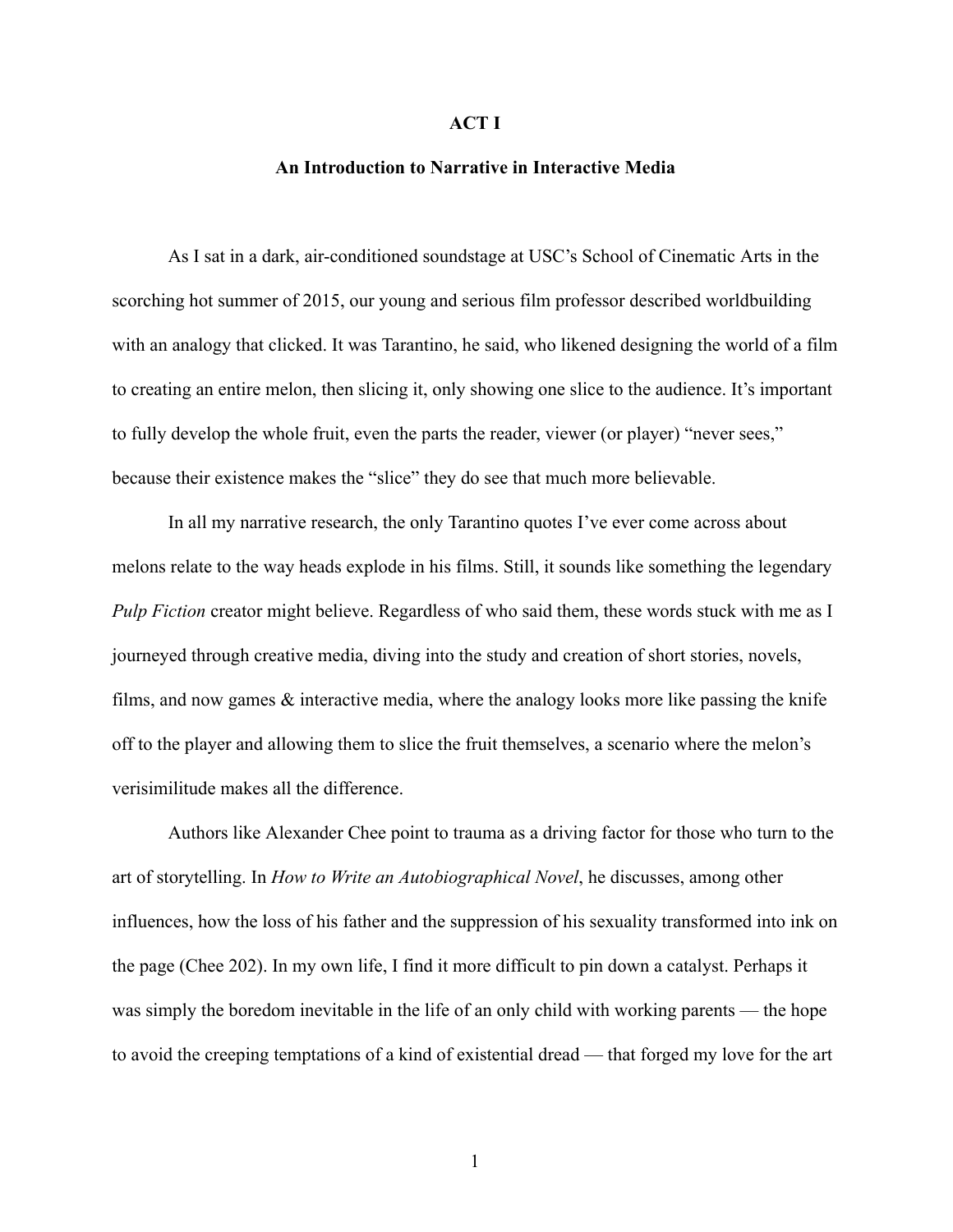of escape. I struggled to imagine a better use for my time than fleeing to worlds far more magical and grand than my own, where the action unfolded minute by minute, and the messages sung more true than reality itself. Lured by the effects of the written word, which, though a visual medium, depended on my own imagination to construct the scenes, I chased down appeals to the senses, first into graphic novels, where the word and image collided to fill in more of the story, and then to films, where artists took hold of the moments that occurred between the panels, along with the sounds and songs that accompanied them. Still, I ultimately desired something that would take me deeper, an art I could have more of an impact on, one which reflected more of myself.

To date I have never encountered an industry more maniacally obsessed with the pursuit of "immersion" than games. When studios open up their products for players to create their own content, half of these user-created modifications, or "mods," begin with the word "immersive." On the front lines of game technology are products like eye trackers, body-suits, and omni-directional treadmills, propelling us closer and closer to a real-life *Ready Player One* . Across the industry, software and hardware continue to stretch each other's boundaries, giving rise to increasingly powerful generations of consoles and computer graphics cards, all which render games with visuals more and more semblant of real life.

But it wasn't only this enchanting ability to immerse players in another world that drew me to games. I was searching for an experience of that same pathetic fallacy that the great Transcendentalists identified in nature, only I sought it out in story. While I gravitated towards fantasy role playing games like *Dragon Age* and *Skyrim* , or alternate life simulators like *The Sims 3* & *4* — games where players have the freedom and customization tools to play as a near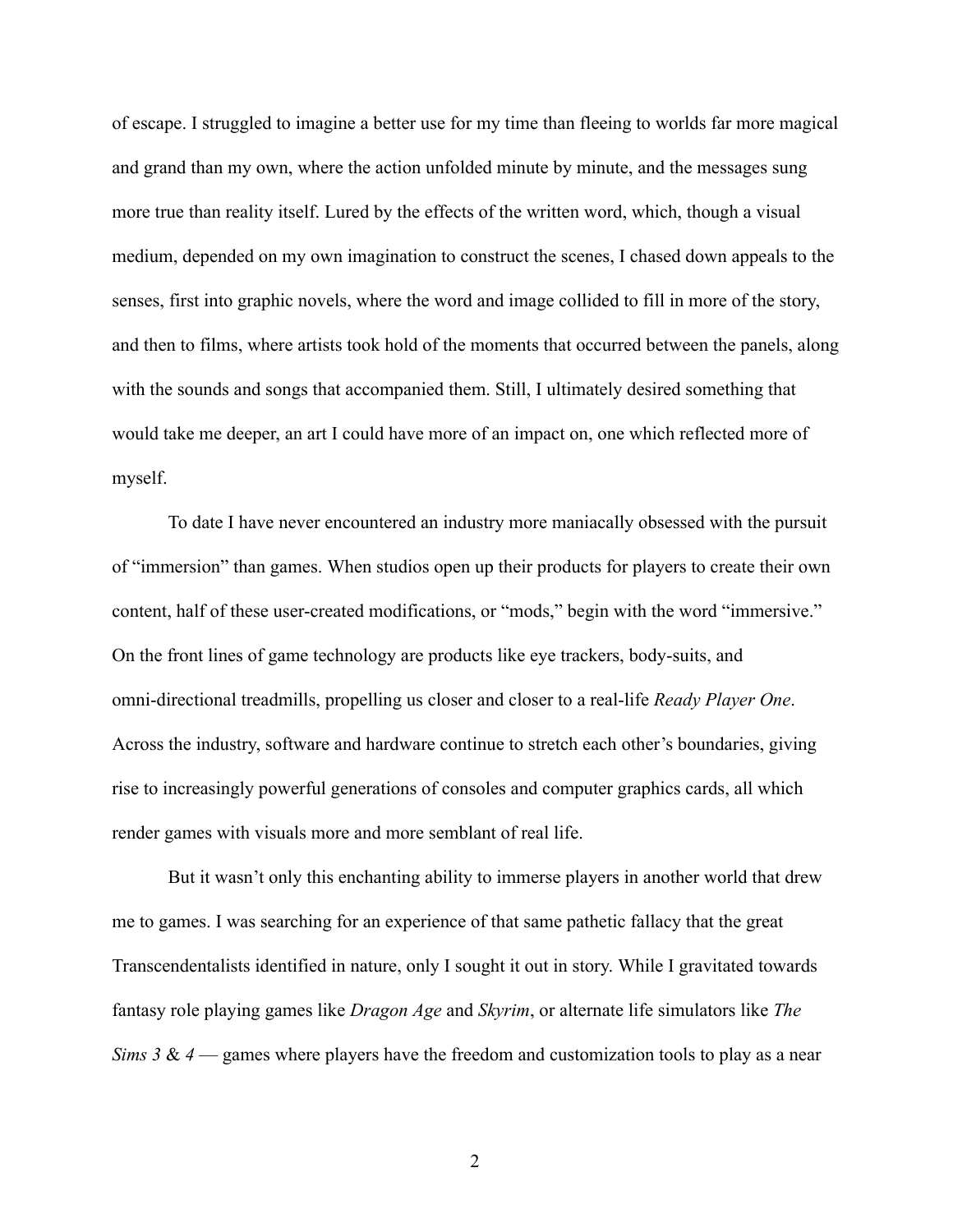identical copy of themselves, or inhabit a completely new and foreign character of their own imagining — I found that all games were incomplete without the player contributing at least some element of their own identity.

In games, this idea of the player-character's incompleteness is often referred to as the "empty vessel." This concept doesn't function as a binary, but rather sits on a spectrum, with players supplying their own personalities and experiences to varying degrees depending on how open ended or pre-scripted & deterministic the game might be. Personally, I was captivated by this — the way games reacted to me, whether I was moving a joystick to the left or right, or deciding whether or not to turn my ship around to respond to a distress signal. Games moved when I touched them, like a living thing would. Biologists often identify response to external stimuli as one criterion for life. Games were alive to me.

It's only natural, then, that the characters I encountered in games felt the most real. They revealed themselves to me through their dialogue, actions, appearance, and even the sound of their voice. I had opportunities to ask them my burning questions, and to make choices that would directly impact their journeys. As a result, adventures with characters in games have been some of the most memorable in my experience of fiction. I'll never forget what it was like to rescue the young Ellie, whom Joel had come to love as a daughter, from a fatal medical experiment in *The Last of Us* . Neither will I forget the memories Max and Chloe made as they rediscovered their childhood friendship, surrounded by perils in *Life is Strange* , and I will continue to be inspired by the dedication of Dr. Alexandra Drennan of *The Talos Principle* to the question of what makes us human, and her devotion to the preservation of human thought and culture until her last waking moment.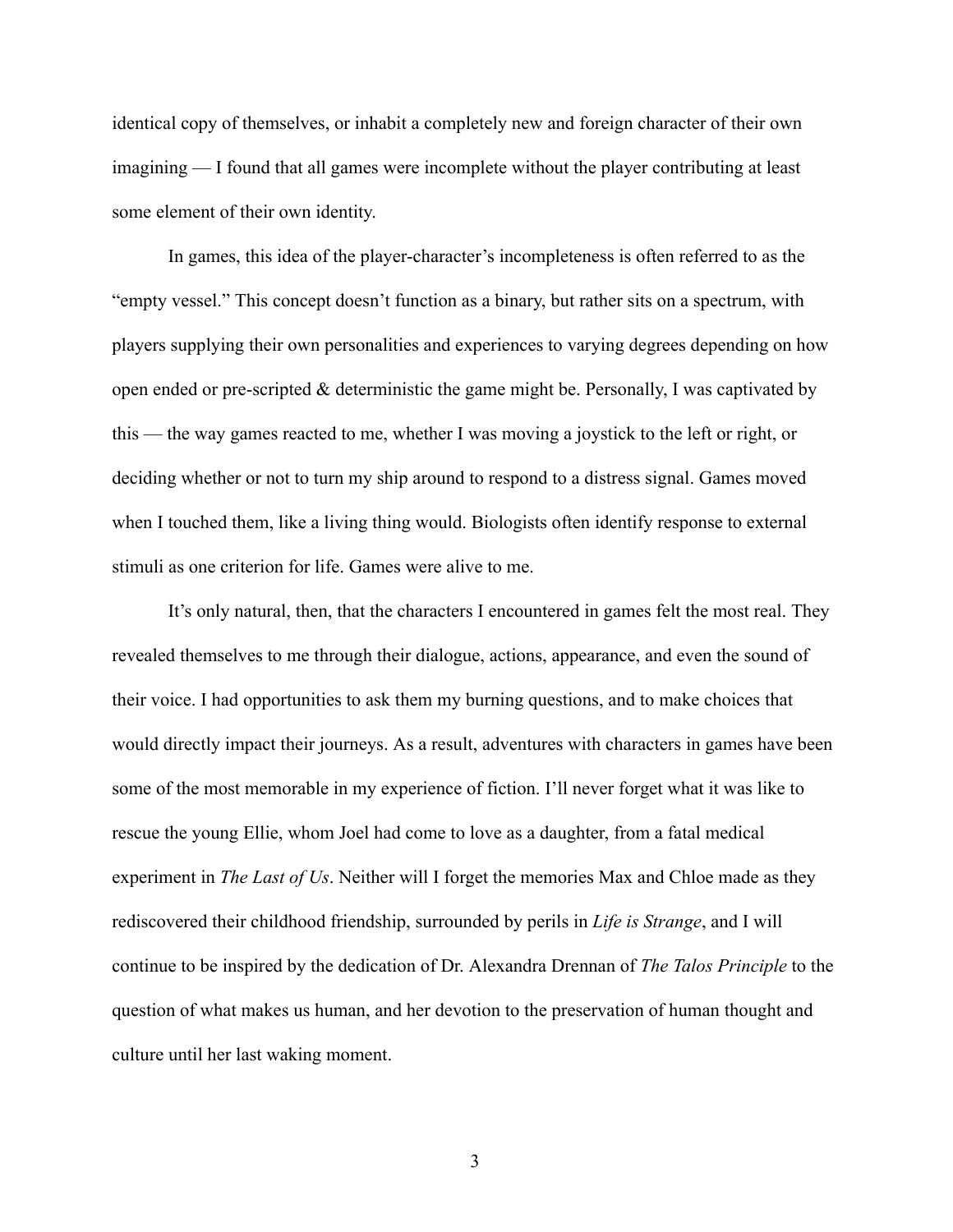Of course, until computer programmers crack the Turing test and text-to-speech software successfully traverses the "uncanny-valley" — at which point we'll likely be pre-occupied by the existential problems of what it means to be human, which our popular media is has been obsessed with from its beginnings (see the writings of Isaac Asimov or Phillip K. Dick, films like *Her, Blade Runner, Alien* , and *Ex Machina* , shows like *WestWorld* or even games like *Detroit: Become Human and The Talos Principle*) NPCs, or non-player characters, in games will still fail to fool us. Players will continue to arrive at some question they're dying to ask, but can't because it wasn't pre-programmed into the dialogue tree, or cry out vainly at their screens when their favorite companion charges hopelessly into the line of fire, or wanders inadvertently off of a cliff. Perhaps they'll also want to pull their hair out when a quest giver leads them to their next objective, moving only slightly slower than the player's own running speed.

The challenges of these technological constraints on verisimilitude extend beyond characters into the actual gameplay and narrative content of games themselves. Real life will always have a greater number of possible choices than any video game. A game simulating the childhood joy of purchasing ice cream, for instance, might allow you access to an extensive amount of flavors (particularly if you purchase the "Salt & Straw" expansion), but in our actual lives, we also possess the freedom to order that ice cream in a polite or disrespectful manner, to either purchase or attempt to steal the ice cream, hold up the store (a feature likely only possible in *Grand Theft Auto* or *Saints Row* ), or take off our shoes and do a dance to Yankee Doodle Dandy. In a game about ordering ice cream, it's unlikely you'll see any of these features developed. While actions like these may seem too obscure to warrant building in a game, in real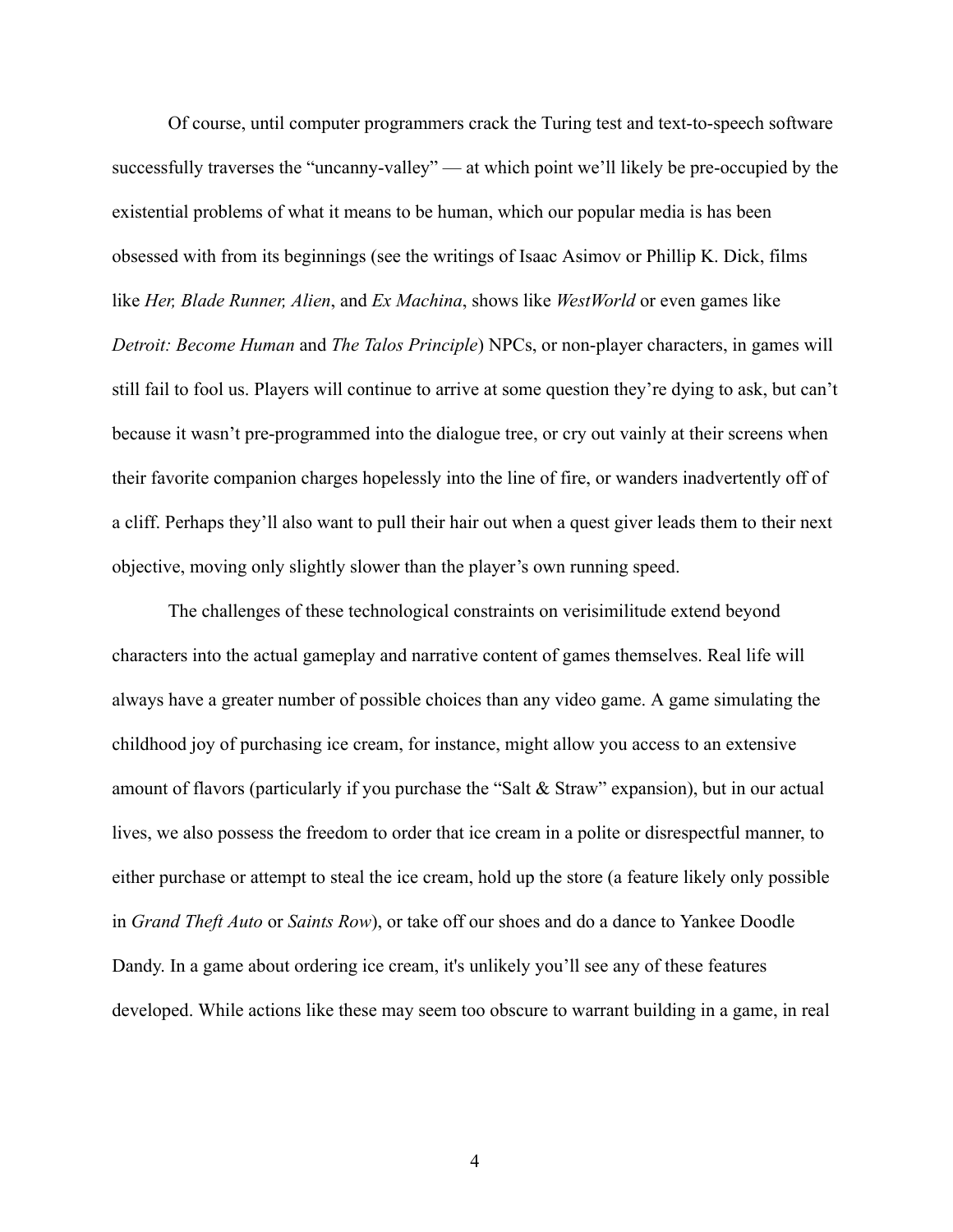life, the knowledge that we can respond to the events of our lives by doing absolutely anything gives more weight to anything that we actually decide to do.

In many cases, game developers tend to avoid working on content that only some of their players will see. The reason for this is fairly intuitive. Why spend valuable dollars and hours developing an experience that might simply be overlooked by a majority of customers who purchase the game? Doing so would likely only drive up the price and filesize of the game, neither of which are good for business. Still, as obvious as the approach seems, such an attitude has direct implications on narratives in games. It's the reason why so many monumental and cataclysmic choices are left for the last few minutes of gameplay.

## **WARNING: SPOILERS AHEAD!**

It's the reason why "The Final Decision" in *Infamous* allows you either to save all super-human conduits by wiping out the remainder of humanity, or to activate a device that kills all conduits but allows humanity to survive. It's the reason why the last choice in *Life is Strange*  allows you either to save your best friend's life or the rest of your hometown of Arcadia Bay. And it's the reason the final battle in *Dragon Age Origins* holds the power to decide who lives and who dies (including the player's own self!) as well as who might eventually sit on the throne and come to rule over all Ferelden.

## **END SPOILERS :)**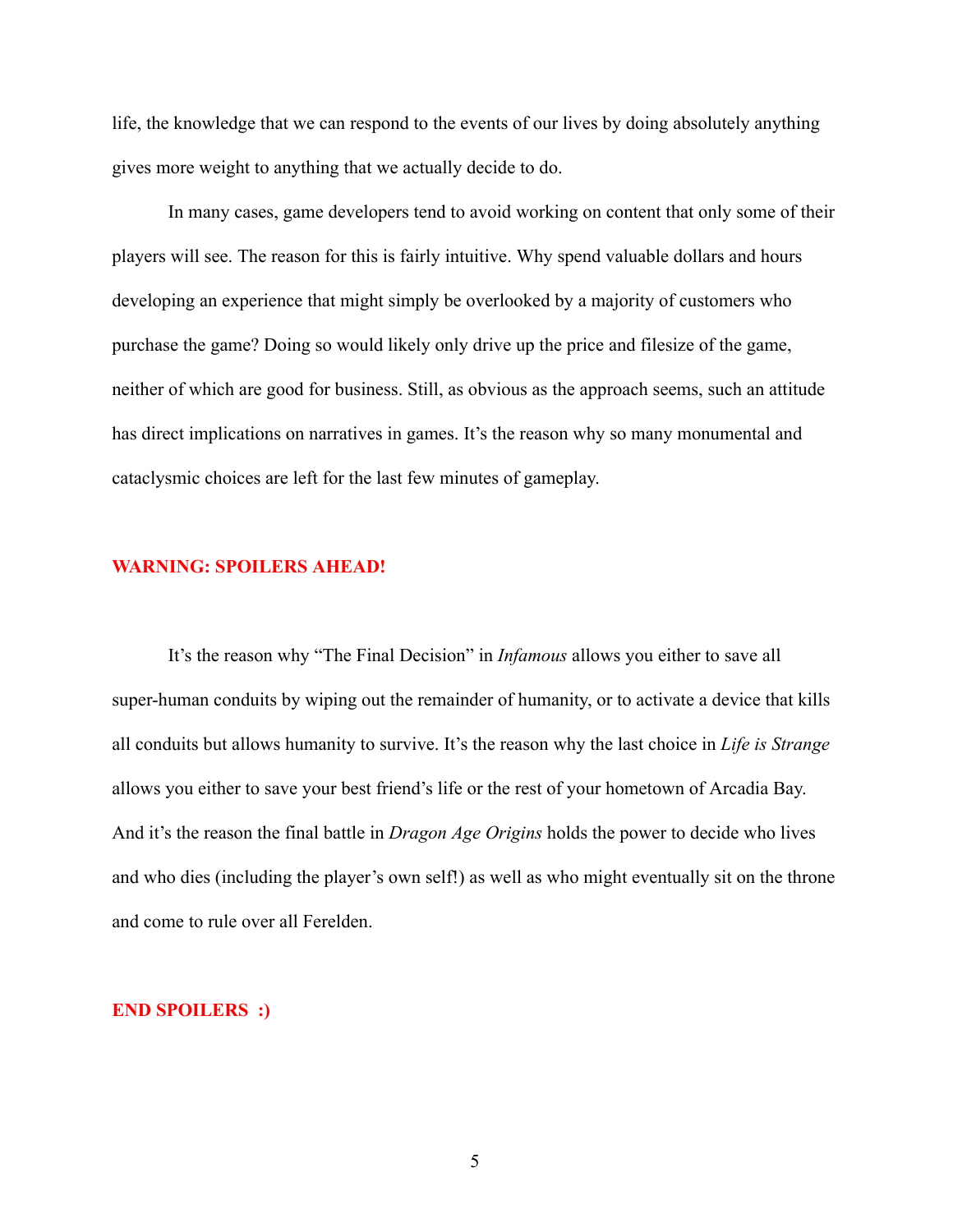Leaving big decisions for the end of a game, rather than the beginning, often means the difference between creating two different ending cutscenes, and creating two completely separate games, with players essentially playing only one of them depending on the first choice that they make. Some story-focused games that do allow for more choice earlier on, like titles from Quantic Dream such as *Heavy Rain* and *Detroit: Become Human* , tend to have shorter playthrough times and a high emphasis on replayability (in the hopes that players will eventually experience the majority of content developed for the game). Still, across the board of video game narratives, the trope of the big final decision dominates, and arguably it contributes a problem at least equally as significant as the one that it solves: *sequels* .

When, at the culmination of your first game, a portion of your player-base has chosen to entirely eradicate humanity and another portion has chosen to sacrifice their characters to save it — hypothetically speaking, of course — how do you begin to develop a story that picks up where the last one left off? While no conclusive strategy has yet emerged as the standard answer to this question, game store shelves and virtual marketplaces abound with varied attempts to address it. *Life is Strange 2* solved the problem by focusing on the stories of different characters altogether. Sucker Punch Productions pulled from player savegame data to determine which final decision the largest percentage of its players made, and then developed their sequel, *Infamous 2* , as a continuation of that timeline. BioWare developed an online service called Dragon Age Keep, which allowed players to upload their save files and enter details about characters and choices from previous games. When players synced future Dragon Age games with these online services, they found little references to their past choices scattered throughout the new lands that later games explored.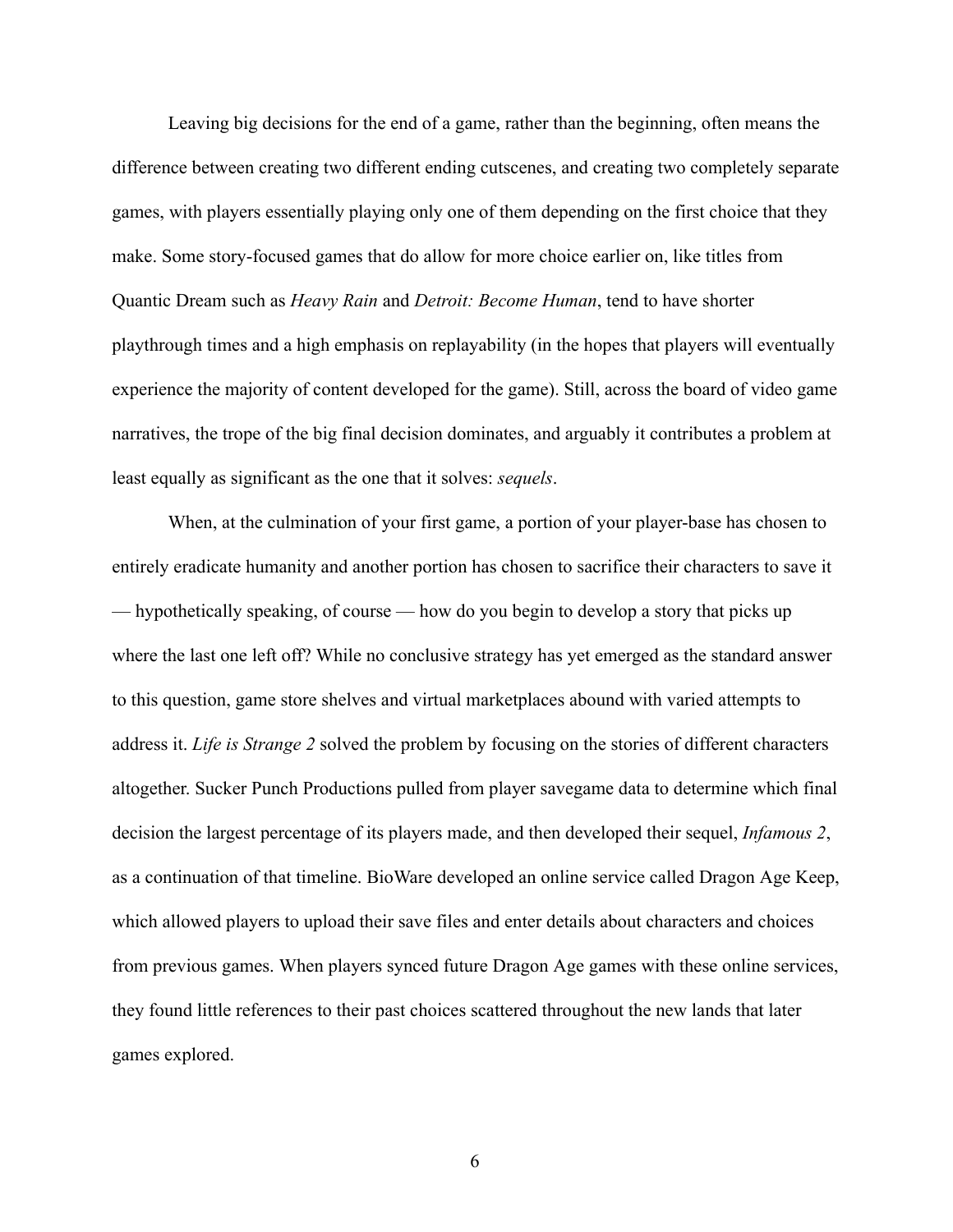With respect to choices contained within a game, writers and directors have worked throughout the years to come up with strategies for responding to players in meaningful and satisfying ways. When I discussed this problem of meaningful choice in games in an interview with Richard LeMarchand, a professor of Interactive Media and Game Design (IMGD) at USC's School of Cinematic Arts and former lead designer for the first three games in the critically acclaimed *Uncharted* series, he made reference to the "string of pearls" concept. Like a necklace, which might branch out into a couple threads and then return to one, some games attempt to balance the experience of meaningful choice with practical game development by allowing players to make choices which lead, regardless, to the same outcome. Players, however, are often curious about interaction and comfortable with trying out different options and loading past saves to explore differing outcomes. As a result, they're often quite good at seeing through the "illusion of choice" when it's presented to them.

These unsatisfying experiences of choice are often more memorable than the satisfying ones. I still remember the ending of Firewatch, where, you guessed it, a fire sweeps through the forest. The evac team comes for Delila first, your only source of human connection in your forest-service-solitude — the woman you've been communicating with through a small walkie-talkie for the entirety of the game. As you head to the evac site yourself, the game presents you with a choice: tell Delila to go on without you, or ask her to wait for you so you can leave together. In the hopes that after the experience of this entire game I might be able to see the face of my mysterious companion, I asked her to wait. As it turns out, the developers never built her 3D model into the game, so there was nothing to show. When I arrived at her tower, all I got was an excuse from her about not wanting to wait.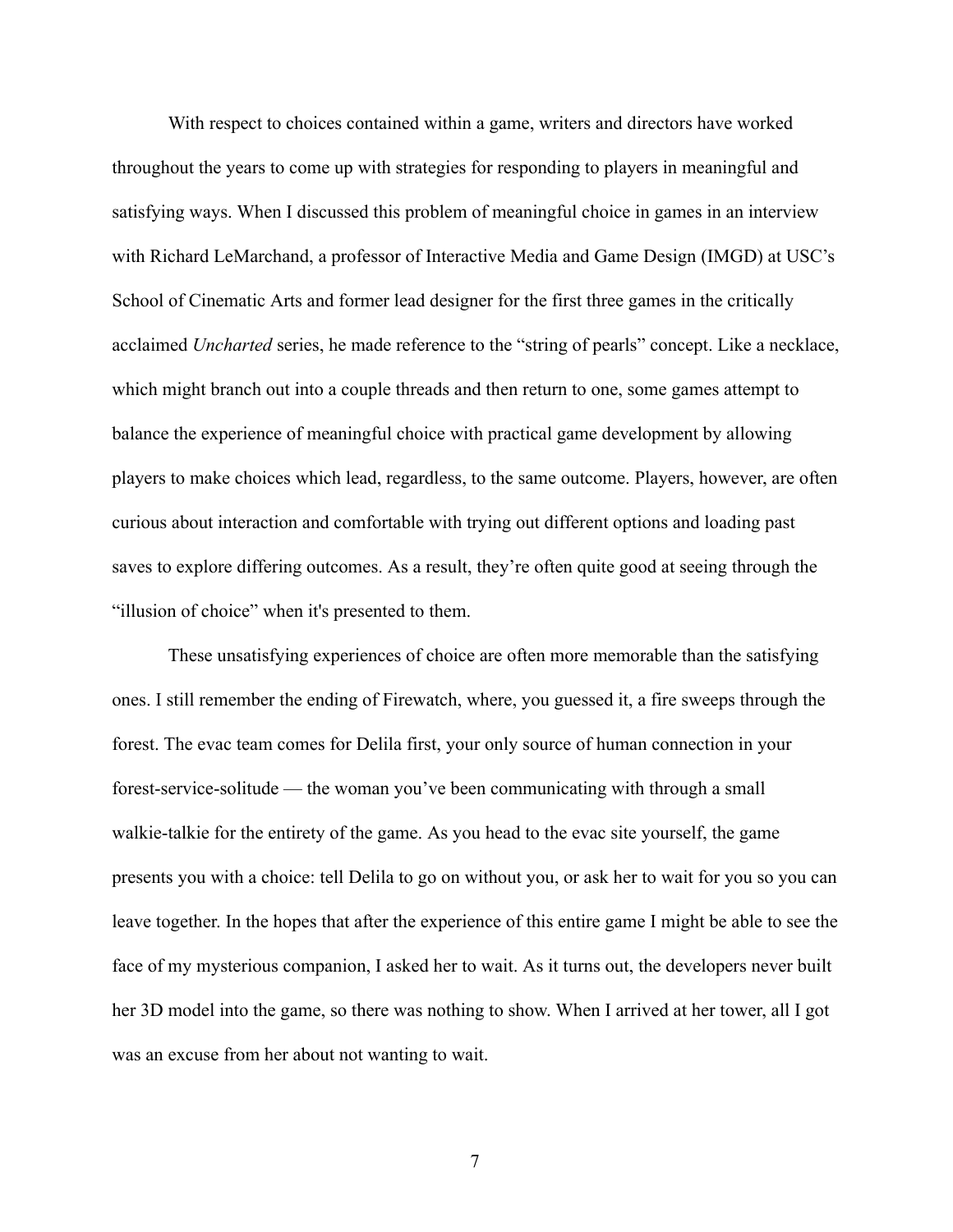A similarly unsatisfying experience comes to mind from the highly anticipated Bethesda title, *Fallout 4* . At the start of the game, in the calm-before-the-nuclear-apocalypse, a Vault Tec employee comes to your house to notify you that, because of your military service, you qualify for entry into the local vault. I was immediately impressed with the game's choices. I could react positively to this and agree to sign up, or I could tell the yellow-hatted con-man that I wasn't interested and ask him to go away. But, as it turns out, the player needs to fill out his registration form, because that's how the character's stats get set, and the player needs to consent to registration, because escaping to the local vault is the only way to survive the nuclear devastation beginning just moments later. So, as you might expect, the choice to refuse is a false one. If you do tell the salesman to "go away," your spouse gets up off the couch and insists that a little paperwork is worth the peace of mind, just as the salesman reassures you that it'll only take a few moments, and all of a sudden you're looking at the character stat creation screen.

Good implementations of the "string of pearls," however, often modify some variable based on the player's choice so that, regardless of what event occurs next, the choice they made affects some part of the game later down the line. In *Life is Strange* , for example, while the game doesn't split into to completely separate narratives depending on whether or not Max successfully convinces Kate to come down off the roof, if she does, the player unlocks a later scene where they may visit Kate in the hospital as she recovers, as well as several texts thanking Max for saving her life. Otherwise, the player bitterly finds out about Kate's funeral, which she is not invited to attend. In this way, the game honors the player's choice and makes it feel meaningful, without compromising the general narrative structure of the rest of the game.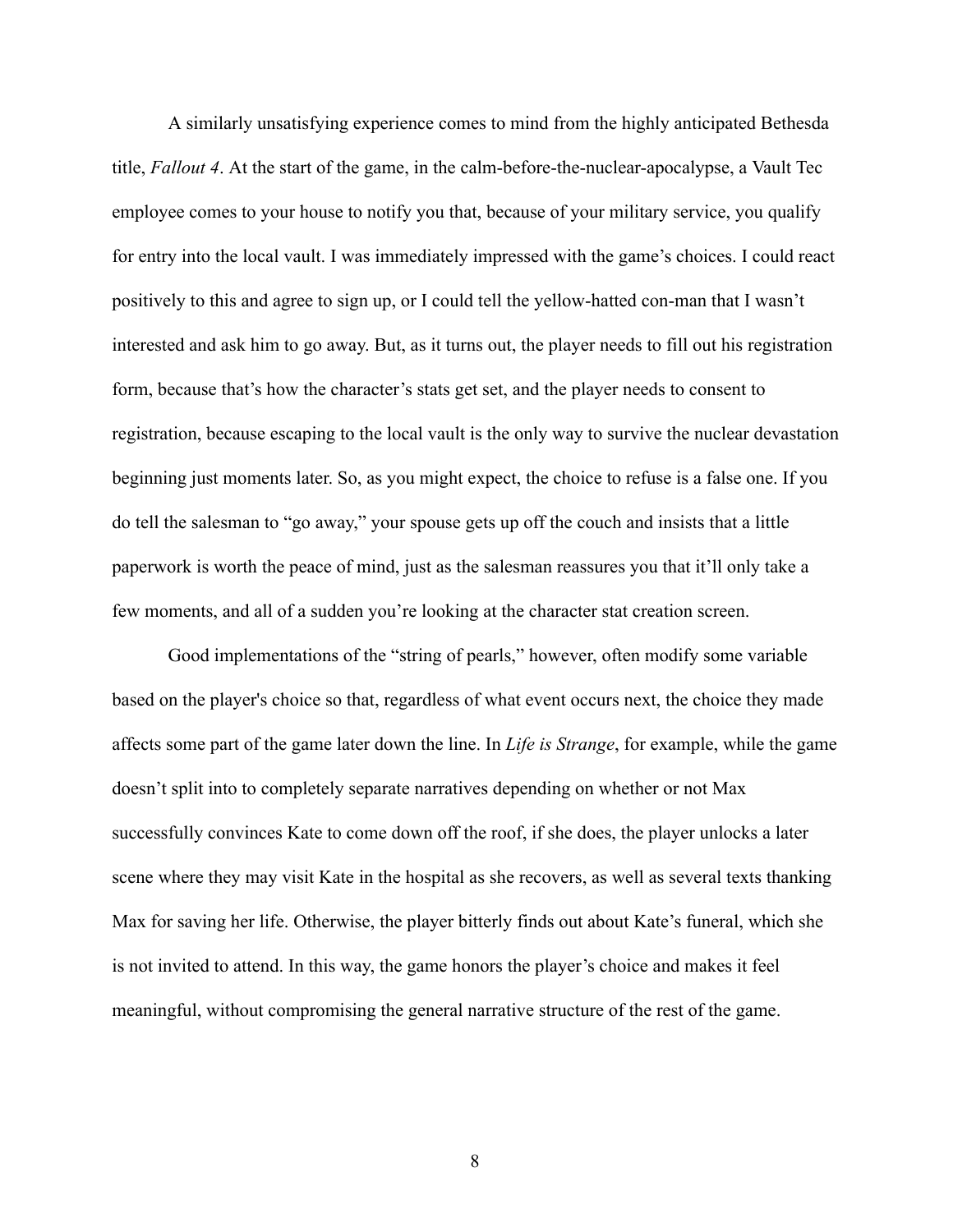*The Stanley Parable*, an incredibly meta "video game about video games," critically examines this complicated relationship between game makers and players, specifically around this issue of choice. It does this by pitting the office-worker player-character against a morally ambiguous, omniscient narrator, and then responding to the player based on whether or not they obey their narrated instructions. Early on in the game, Stanley comes across a room with two doors, at which point the narrator says "Stanley entered the door on his left." Should "Stanley" instead decide to take the door on his right, the narrator will express his thinly veiled sarcastic frustration at the player's inability to follow directions, and then nudge the player back on the "correct path" by suggesting he enters the next "first open door on his left." If the player should disobey the narrator again, he enters a construction zone, symbolizing a part of the world or story not fully "built" by the developers, but simply designed to terminate this path or get the player "back on track." At this point, the game's narrator becomes openly hostile towards the player in a fashion that ridicules the frustration of game creatives when players choose to experience something other than the story they want to tell.

If Elon Musk is right, and "we are most likely in a simulation" (Wall), then perhaps some day we'll develop technology powerful enough to simulate reality and all of its possibilities in a convincing and satisfying way. If, however, the theoretical physicists at Oxford are right in that simulating only a few hundred electrons "would require a computer memory that would physically require more atoms than exist in the universe" (Masterson) the birthday of our very own "Matrix" may, at the very least, be far off, in which case game makers will have to find their own solutions to these natural constraints.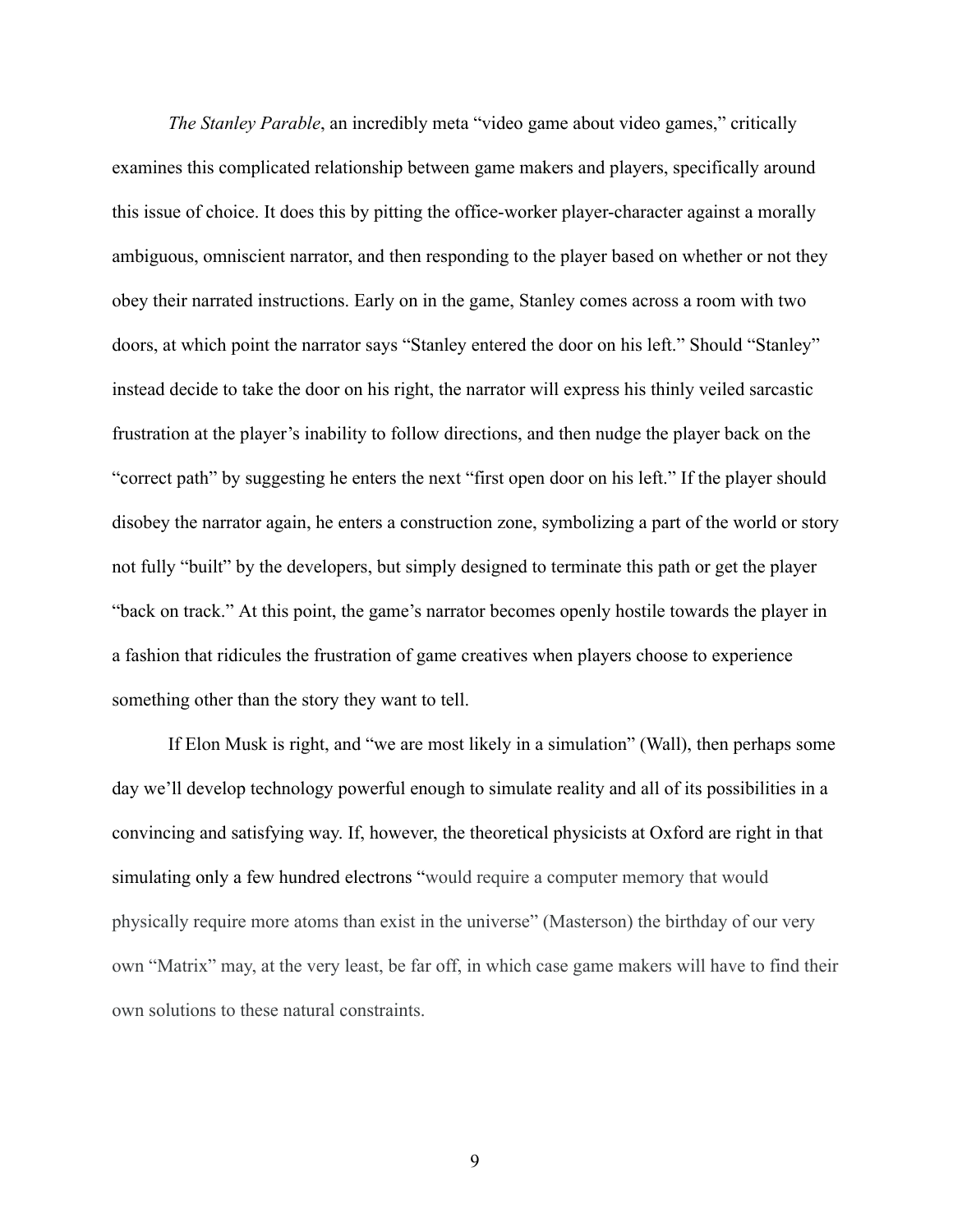As I critically analyzed my own favorite games, I picked up on a strategy which worked consistently for me — a strategy I call "aligning constraints." It bears remembering that constraints exist not only at the limitations of technology and games, but in our everyday lives as well. You can't buy that car without the cash for the down payment, and you can't drive it off the lot without gas in the tank (Teslas excepted). When games line up their own constraints with those we're familiar with in real life, they can better mask their game-native limitations and come across as more authentic and real. Many games achieve this by allowing players to interact with pre-created artifacts like notes, videos, and recordings in the place of direct dialogue with NPCs. In *Tomb Raider: Anniversary* , Lara comes to a deeper understanding of her late and estranged father by solving puzzles at Croft Manor, reading her father's notes, and acquiring his artifacts & effects. Likewise, audio recordings, like the science logs of Dr. Drennan in *The Talos Principle, videos, like the found lab footage of Dr. Darling in <i>Control, or even audio-visual* holograms like those of *Star Wars Jedi: Fallen Order* and *Horizon Zero Dawn* , all give players glimpses of characters from the past, avoiding altogether the possibility that the player might be ripped out of immersion by poorly constructed dialogue options. It's akin to stumbling upon a dictation tape of a late relative. The tape is all that remains of that person — there's no opportunity to ask questions, to respond, to pursue clarification. As in the game, all one can do is absorb the information or simply play it again.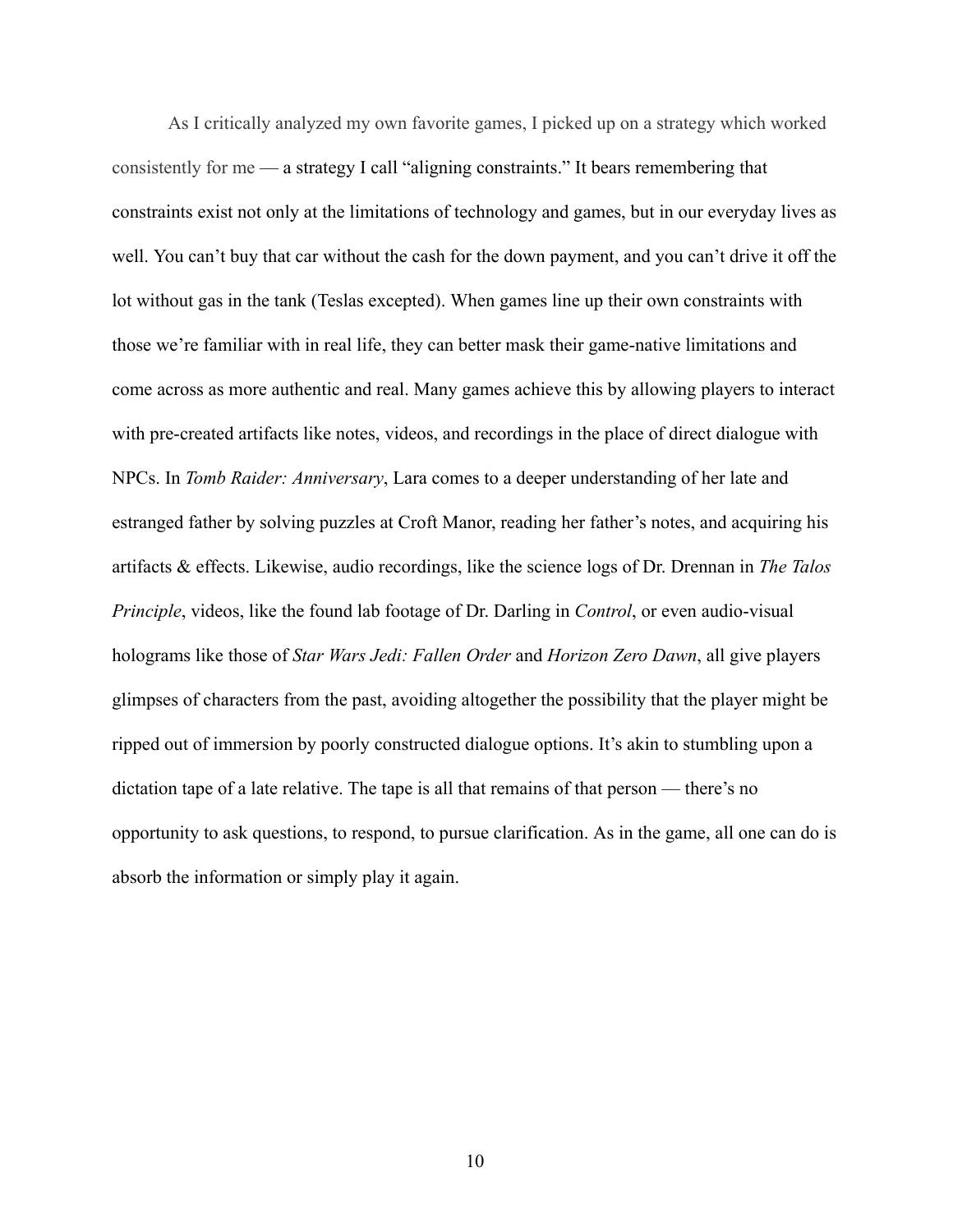## **ACT II**

#### **So You (I) Want to Write for Games?**

With all that can go awry in interactive storytelling, some attempt to avoid the narrative component altogether. Perhaps not every game requires a story. A 2017 article in the Atlantic entitled "Video Games Are Better Without Stories" even went as far as to suggest games abandon them altogether, claiming "the best interactive stories are still worse than even middling books and films" (Bogost). What is the narrative of a game like Solitaire? Brick-breaker? Tetris? Aren't these games incredibly popular without an encumbering narrative? If these games have stories at all, it's the ones we tell each other when the game is over — the one time we actually won a game of Solitaire without cheating, or the game where we got 10 of those pesky "L" shapes in a row. This is where USC's IMGD Chair and former Electronic Arts & THQ senior executive, Professor Danny Bilson makes a distinction between "scripted" and "emergent" storytelling. In his co-taught class on Character Development & Storytelling for games, he defines "scripted" storytelling as the process of planning and designing a pre-written story for the player to experience, while "emergent" storytelling, a subject which interests him more, refers to those player driven narratives which rise from their experiences as they interact with different gameplay subsystems within the game. Another definition of this approach comes to us from the Center for Games and Playable Media at the University of California at Santa Cruz, whose researchers defined emergent narrative as "an application area of computational narrative in which stories emerge bottom-up from the behavior of autonomous characters in a simulated storyworld" (Ryan et al.).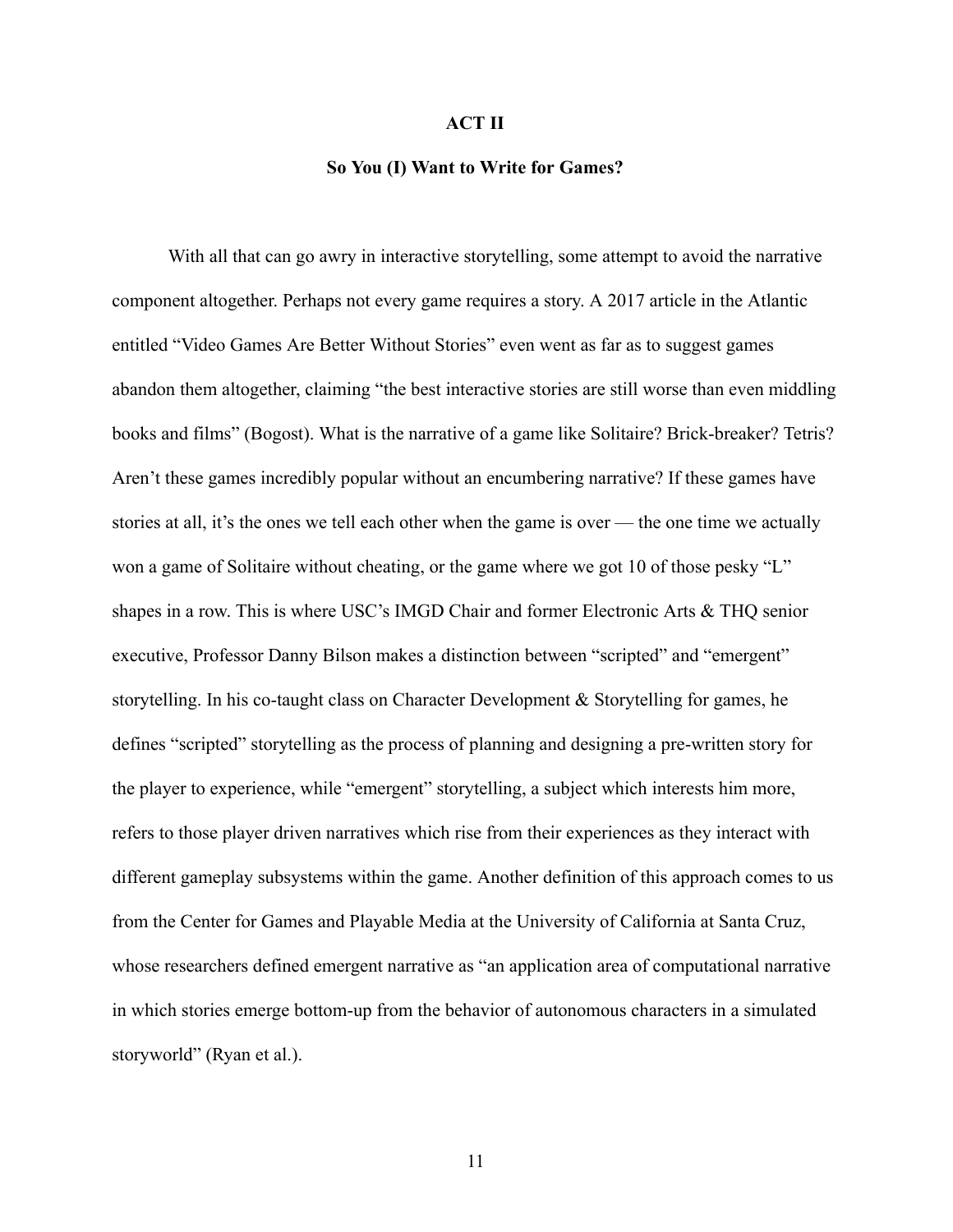Moments of emergent storytelling can often be equally, if not more, memorable than scripted ones. I'll never forget when I thought I lost my orc follower companion, Lob, in a *Skyrim* dungeon forever, only to have him come charging back into battle later in the game when I needed him most, presumably because he simply got "unstuck." Neither will I forget waiting for my friend Mark to evac me from an enemy starship in the original *Star Wars: Battlefront II* , only to hear "I'm here," and watch our Republic dropship come crashing into the hangar upside-down. Because stories come so naturally to the human mind as we relate to one another, games that attempt to avoid being interpreted or transformed into one face an incredible challenge. It's the reason why gameplay videos of open-ended, unstructured, "sandbox" style games like *Kerbal Space Program* and *Minecraft* garner so many views on YouTube. People desire to know the stories of others: *What happened to you last time you played that game?* 

No matter how you define a story, it turns out that most games, even simple ones, come prepackaged with them anyway. *Minesweeper* has a beginning: staring down that wall of squares, deciding, randomly, where to make your first move. It has a middle: the process of interpreting the numbers, flagging potential bombs, and continuing to clear out blank spaces. And it has an end, the victory screen, or a BOOM. *Pac-Man* (originally Puc-Man, before vandals ruined that name for everyone by changing the P on arcade machines to an F) has a protagonist: Pac-Man himself, antagonists: the ghosts Blinky, Pinky, Inky, and Clyde, a setting: an 8-bit, neon-flashing möbius strip, and a conflict: the life and death stakes for both Pac-Man and the ghosts as the player attempts to gobble up all the little yellow dots. You can apply the same rules to other classic games like *Snake* and *Space Invaders* .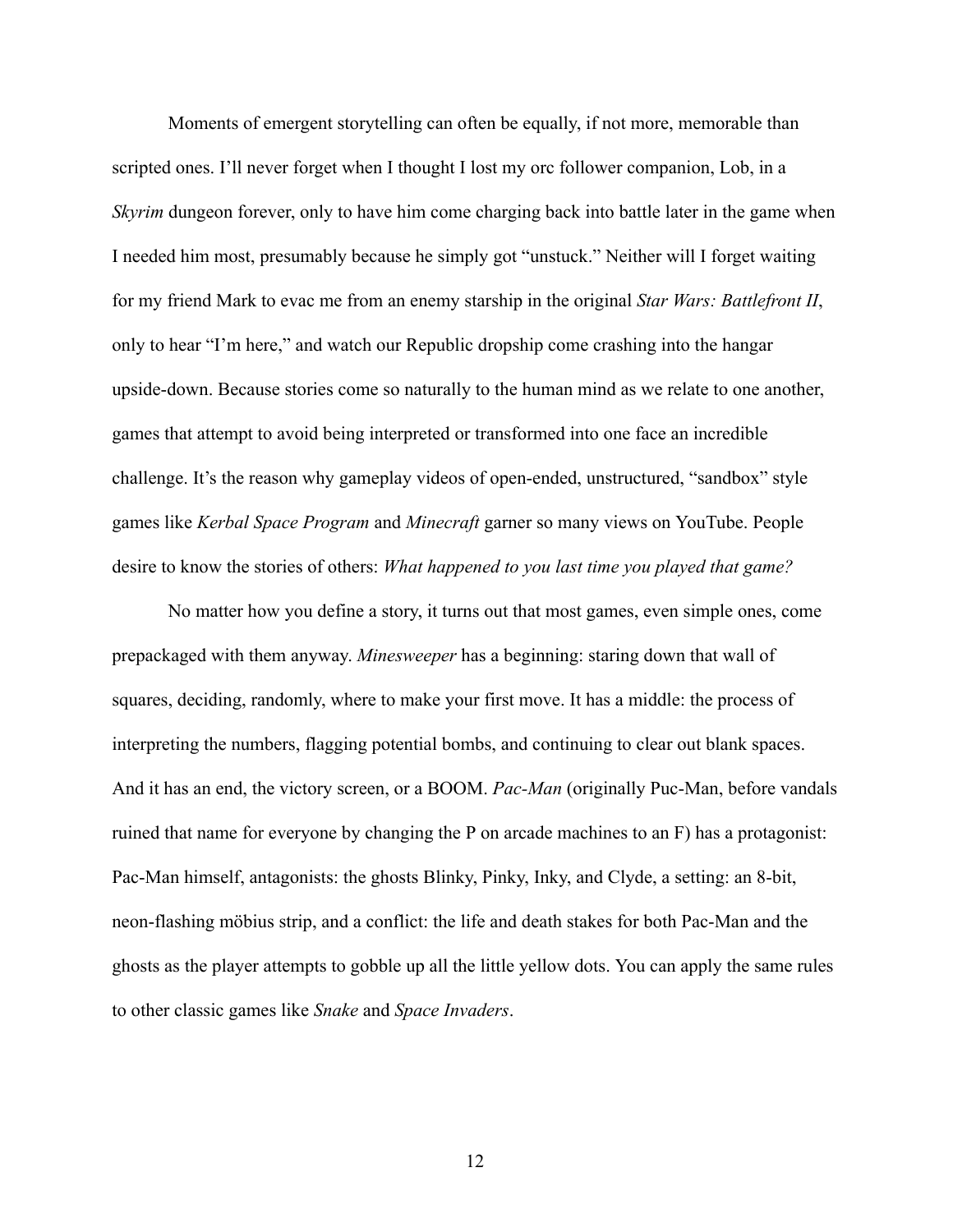It's no coincidence that breaking away from narrative in a game proves almost as futile as the Suprematists' attempts to create art that depicted nothing. There is good reason to tie together gameplay mechanics with a compelling story, because there's much that narrative can do to enhance the gameplay experience. Co-teaching Character Development and Storytelling for Games with Professor Bilson, Marianne Krawczyk, the BAFTA-award-winning lead writer for the first three world-renowned *God of War* games, breaks down the contributions of narrative to games into four categories: context, meaning, catharsis, & emotional connection.

Context provides players with an immediate answer to the question of why they're doing what they're doing. Take *Space Invaders*: don't just move the joystick and smash the buttons to "get the points" and "win." Instead, fly your starship and shoot to defend humanity from an alien invasion (isn't that way more exciting?).

Meaning addresses the same question on a deeper level. It's the answer to the *why should I care* question that writers with any experience in a workshop setting are so familiar with. Convincing players of real and personal stakes, like when Cole's girlfriend Trish's life is on the line during an early boss battle in *Infamous* , helps increase player investment in a game, and provides an extra layer of satisfaction to the win condition.

Like in all art, catharsis refers to the power of games to effect change in their audiences, or bring about a change of heart. To see this at work, look no further than games like USC's own *Plasticity*, a puzzle-platformer which carries with it a call for environmental protection and advocacy (Crable), or *That Dragon, Cancer*, which offers players a glimpse into the real-life heartbreaking hardships of a family grappling with the diagnosis of their 12-month-old son.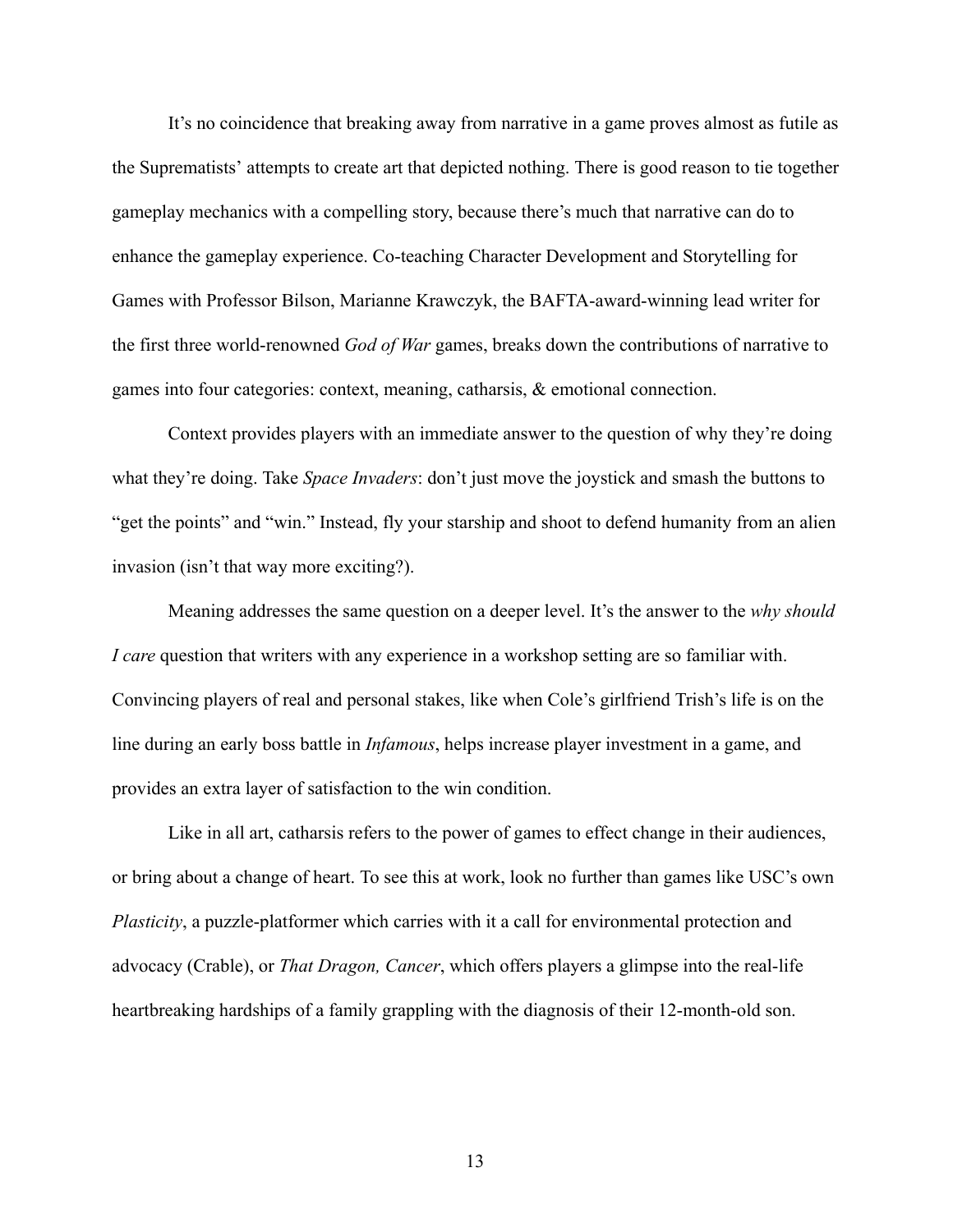Similarly, as in any other medium, game stories possess the power to create an emotional connection. Anyone who's ever laughed or cried at a song, musical, play, or film, can rest assured that the right game would pull at those same heart strings. At times, these are the reasons we turn to creative media, because we need a good laugh, or a good cry. (On the tears front, I can confidently recommend *Life is Strange* and *The Last of Us* . It's hard to go either wrong or dry-eyed with those.)

Because of story's power in games, many studios and developers attempt to leverage this as the selling point of their products, tagging their games as "story-rich" or "narrative-driven," hoping to draw downloads from gamers who are actively looking for a story. Game award ceremonies often recognize games and writers alike for outstanding narratives. This year The Steam Awards honored *A Plague Tale: Innocence* as 2019's "Outstanding Story-Rich Game," and The Game Awards honored *Disco Elysium* with its Narrative award for "outstanding storytelling and narrative development in a game." As is the case in other industries, from this attention, great writers emerge with fan bases that follow them from project to project, figures like Neil Druckman, Amy Hennig, David Cage, and others, many of whom I've had the chance to learn from directly and whom I've already mentioned in this research.

But even games with powerful stories are not always so neatly organized into different categories of development. For many years in the early history of the games industry, stories were overlooked, and there was little justification for permanent writer positions at large game studios. Many game designers and directors simply wore multiple hats to address a game's story needs. Some of the most beloved independant games on the market today emerged from such "auteurs" of a sort, one man/woman show games that were largely written, programmed,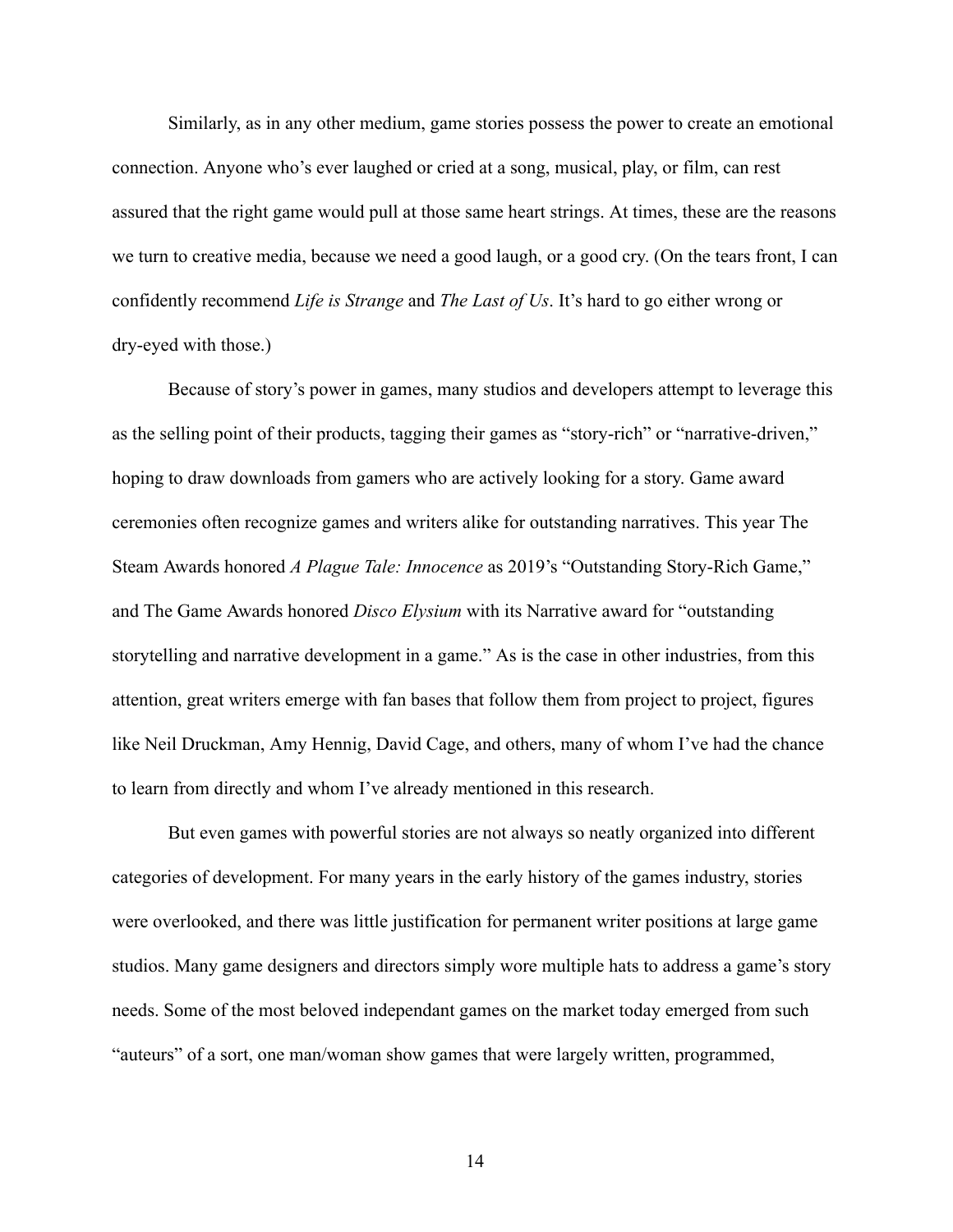designed, sometimes even art directed and scored by one person. Lucas Pope has earned such a status for himself with games like *Papers Please* and *Return of the Obra Din* , just as Toby Fox has with *Undertale* .

Still, in the E-Sports and multiplayer arena, games continue to sell primarily for their competitive mechanics, large audiences & playerbases, and the hype that surrounds their competitions. But many of the most successful titles in this space make significant investments in the story elements of their games. *Magic: The Gathering*, primarily a physical trading card game with a now ever-growing online version in *Magic: The Gathering Arena* , has seen multiple ebooks on Amazon accompany releases of major card sets, and its developer, *Wizards of the Coast*, posts regular short stories to its website, expanding upon the background of its major characters. Likewise, for its team-based, first person "hero shooter," Overwatch, Blizzard Entertainment employs entire teams of writers to come up with backstories and narrative justifications for "skins," essentially alternative styles and outfits for standard characters in the game, which are available for purchase on virtual marketplaces. Efforts like these have given rise to an entire sub-field of "skin-writing," which values a specific, in demand, marketable skill-set. On the flip side, some competitive multiplayer online battle arena games, or "MOBAs," like Riot Games' *League of Legends* , have given attention to story too little too late and suffered as a result. Teams of writers at Riot devote much of their efforts to sifting through characters originally created for their appearance or cultural popularity with their audiences, forced to come up with convoluted backstories for how gods from different religions could occupy the same universe, or how discrepancies in timelines, that only the most devoted fans notice, can make sense in the larger picture (And they do! It's quite impressive work.).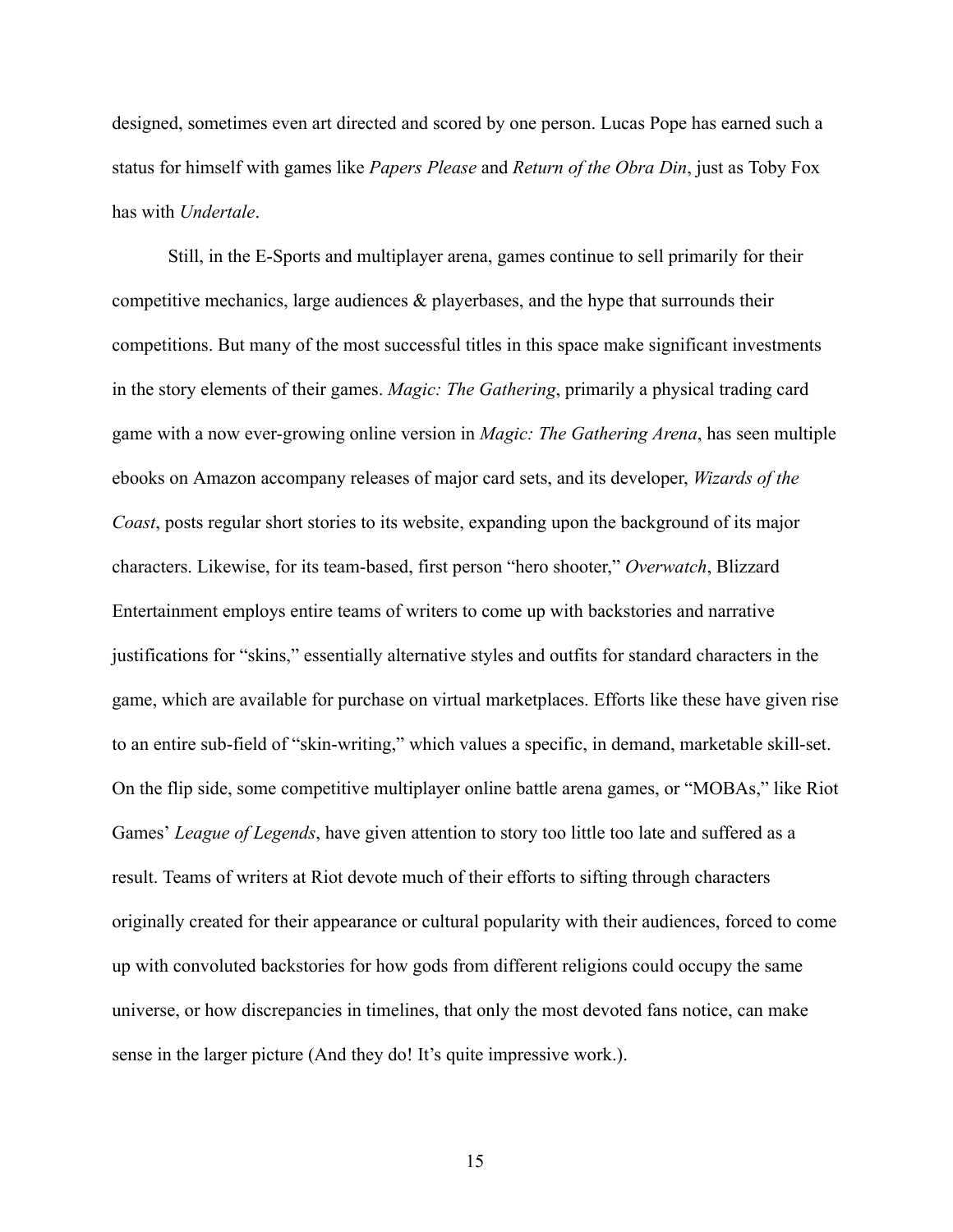Overall, the mistakes and victories along the way have brought about a new era, where the game writer has risen to a higher place of respect and prominence, where companies recognize the monetary value of stories in games, and where creatives from different backgrounds seek to better understand each other, to learn from and value each others' skills. In as early as 2010, Marianne Krawczyk made note of this in an interview at the Game Developers Conference: "In the 6 or 7 years I've been doing this, the writer has become a more key component. You see more writers on staff at places… People are starting to recognize the value of story, because gameplay is fun and emotional, but you can get more mileage out of that gameplay with a good narrative" (Krawczyk). As a result of this shift in the industry's approach to game making, players get better games on their shelves with, hopefully, more compelling stories. Some titles upcoming in the near future, like *Cyberpunk 2077* and *The Last of Us Part II*, carry the promise of just that.

It's common for writers interested in interactive media to gravitate towards story-driven games. We're often excited by the prospect of leveraging the unique features of the games medium to flesh out our characters and worlds, features ranging from the voicelines, 3D renders, and animations which can bring characters to life, to the wikis, codexes, and lore bibles which can detail the universes in which these stories take place. In successful story-driven games, many of these features often help propel game narratives into trans-media franchising, where characters see their journeys expand into novels, comic books, TV shows, and more. Several of the games already mentioned, like *Life is Strange* , *Dragon Age* , and *Horizon Zero Dawn* , have graphic novel or comics content either published or in the works, and games like *The Witcher*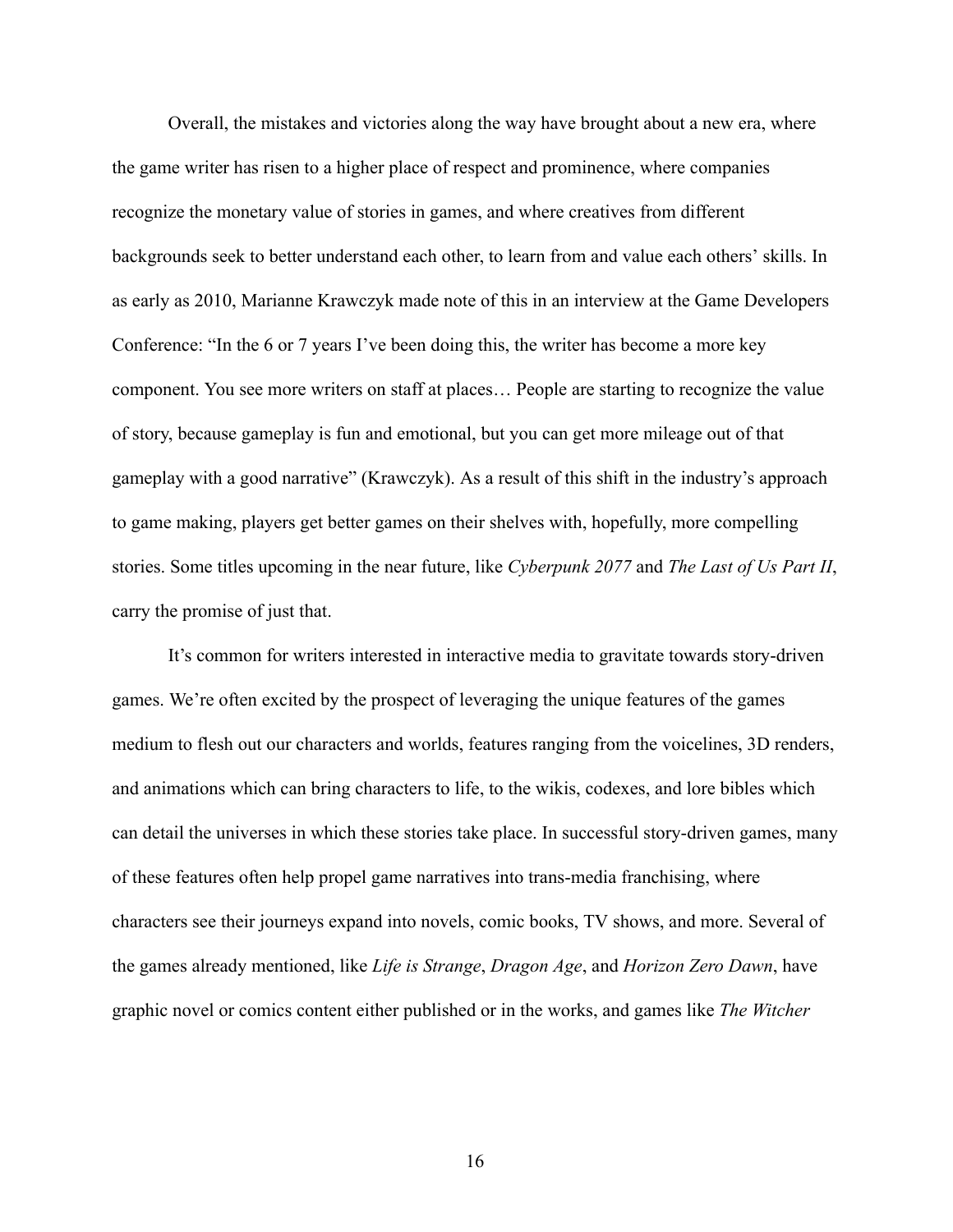franchise, which originates in the novel medium, have seen their expansions from the written word to games and now, in their case, into a Netflix original show.

The process of learning to contribute one's writing to a game that doesn't pivot around its story, however, often involves a wake-up call. Some, like game writer Tom Jubert, with credits on *Faster Than Light* , *The Talos Principle* , and *Subnautica* , make a distinction here between "writing" and "narrative design" jobs. In an interview with Gamreactor at Gamelab 2015, he described his own moment of realization when contributing to *Faster Than Light* early on in his career. "I wanted to take it in a more fleshed out direction for the narrative," he recalled. "I wanted to have a codex describing the world… multi-part quests which could only be completed over various playthroughs… alternate endings, and all of this. And it would've been doable in so far as *FTL* is very text driven, so it's not too expensive to add those things, but the guys sat me down and they said, 'Look, that is not the game we're making. We're making an arcade game. It's about fighting people in space. The story is there to *flavor* it" (Jubert), an idea which ties back to the concept of narrative providing "context" for gameplay. Like Tom, I myself have had to learn how to scale my work on game narrative to meet the needs of whatever project I'm working on, especially as I've had the opportunity to work on games that span the spectrum of narrative emphasis.

At USC, the first game project I ever worked on was a wanna-be-game-writer's dream come true. By the time Professor Lemarchand introduced me to the graduate student game design thesis program, I was already late to the show, and a project called *Ascension VR* was the only one still accepting writers. On their website, I read, "An investigative virtual reality experience that promotes engagement with science within a narrative where the player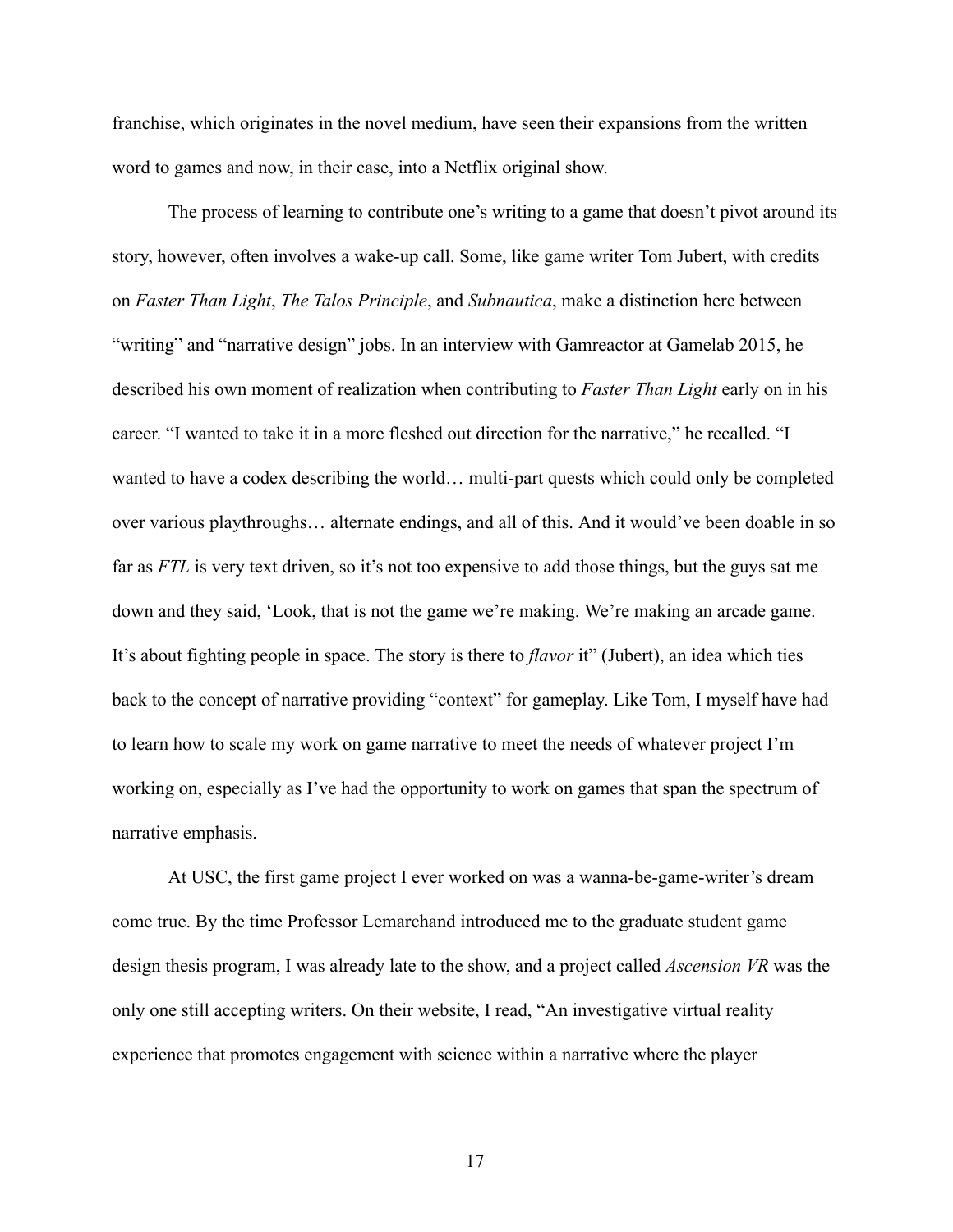manipulates time and interviews characters to find out why a space shuttle crashes." Needless to say, I was intrigued.

When I showed up to my first workshop, I was shocked when, rather than handing out instructions, our game director, Mari Kyle, who works now as a Content Launch Manager at Oculus VR, asked me, "What do you want to do? What are you most passionate about? What kind of experience do you need for your resume and future career?" Mari understood that by empowering her team members to do what they loved, they would consistently bring their A-game, be invested in the project, and make it something great. Somehow, she was able to build an entire team of people all eagerly pursuing their passions, which led to the construction of a polished project for USC's Games Expo. This was no easy task, as *Ascension VR* pushed the boundaries of technology, utilizing IBM's Watson to transform player speech into data that the game's NPCs could interpret and respond to in real time.

In the midst of this ambitious attempt to employ cutting edge technology to bring characters to life, I was given the reigns for one of the game's crewmember's entire story arc, working to bring Fr. Thomas Sani, S.J., M.D., to life on a team of other writers under our narrative lead, weaving our stories together to create a cohesive story for our players' experience. Mari assigned us writing exercises and detailed character sheets to help deepen our understanding of the game world, and I still use many of those same exercises with the writers I work with today. In no time, I was jumping at the opportunity to help our artists, designers, and engineers by supplying them with the background and narrative context that they needed to inform their own tasks, and Mari soon noticed. "I feel like you know the story of my game better than I know it myself," she remarked to me, and soon asked me to serve as her creative director.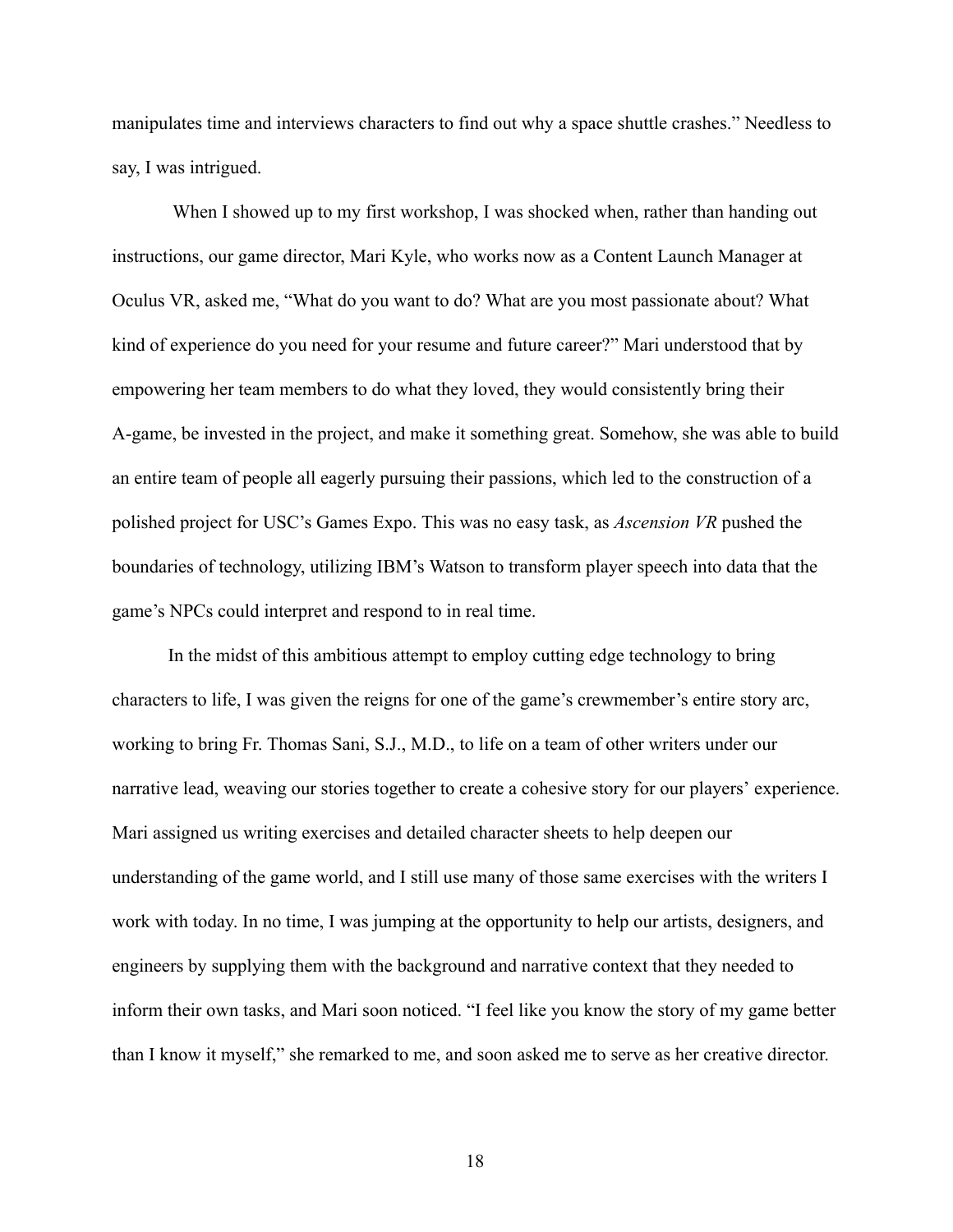While the game has yet to go commercial, the thrill of engaging in the game writing process alone had me hooked, and when the next school year came around, I was determined to take on another project.

It was a late afternoon in my storytelling for games class when my next opportunity came. Professor Bilson had joined us for a guest lecture, and began class by talking about a project he was assigned to in the Advanced Games Project program. "It's a massive game, and it has absolutely no story," he said. "You'd be creating everything from scratch. So, go ahead and raise your hand if you're interested." It sounded like a monumental task, but that meant it was an opportunity for growth. I knew I had enough experience to serve as a foundation to build on, and, taking with me everything I learned from Mari, I knew I wouldn't have to do it alone. I raised my hand.

It was on this project, finally titled (after many iterations) *Incursion* , that I had my own writer's wake-up call. Yes, the game needed an entire story developed, and yes, this was my first experience stepping into the role of narrative lead, but unlike *Ascension* , this was not a narrative game. *Incursion*, at its core, seeks to engage e-sports audiences in a new and interesting way, combining the best mechanics of both the first person shooter (FPS) and real time strategy (RTS) genres. It took a while for my new workflow to become clear. User feedback, balance concerns, engineering scope and interesting gameplay mechanics would dictate what the game looked like. Then, at the end of the day, the job of the narrative was to justify it — to explain why the characters were where they were, why they needed to complete their objectives, how many times, and why the world around them looked and functioned the way it did. This was a new challenge for me, and involved many rewrites of the entire world's backstory (at which point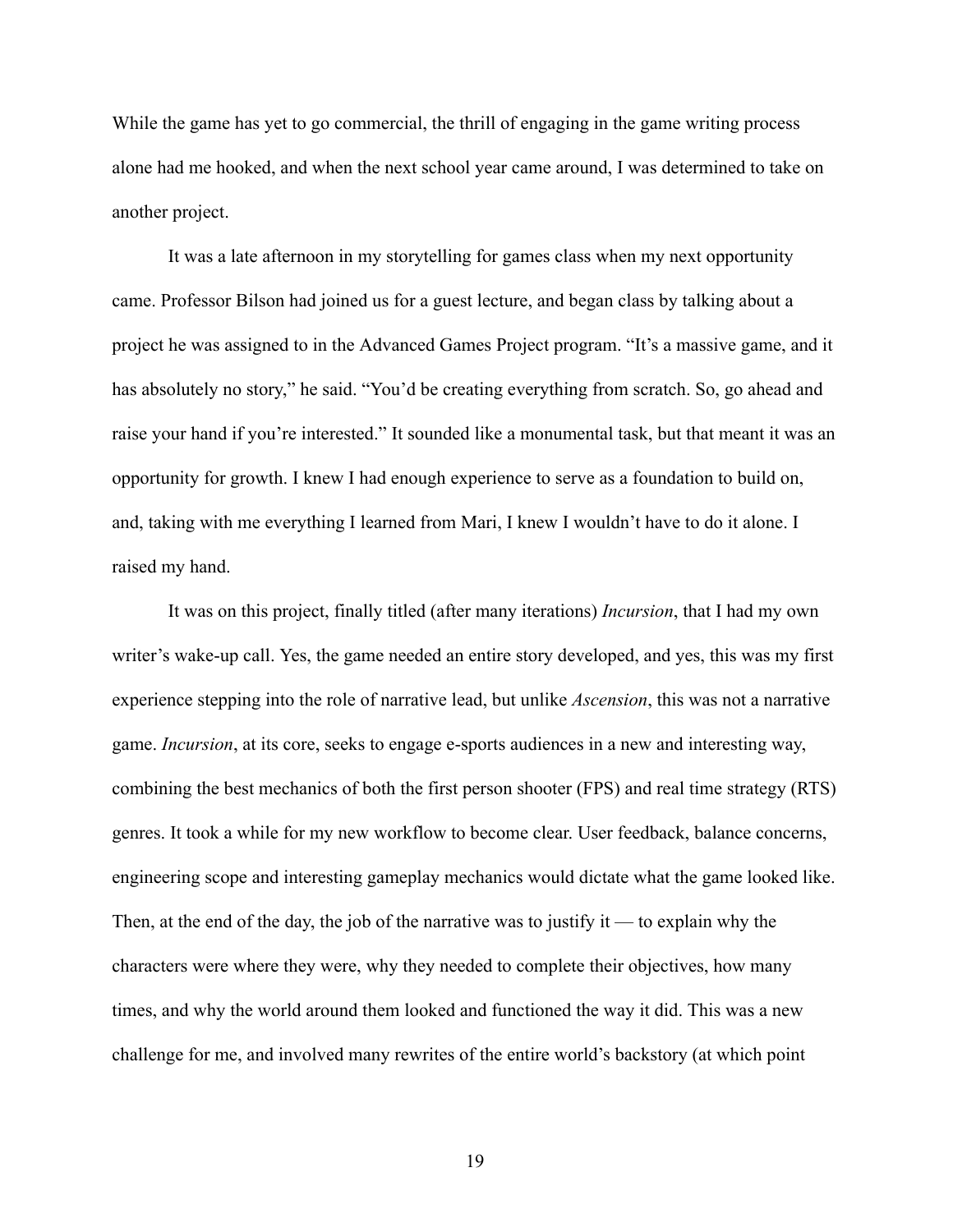Marianne officially welcomed me to the club of "game writing in the real world"), as we wanted to make sure we got the game's narrative foundation right so we wouldn't have the need to backtrack later and rework elements that were incompatible with each other. But eventually, I put together my own team of talented writers to help me get the job done.

Practically speaking, once the general backstory was locked down, we moved to the creation and maintenance of an internal "wiki" which our team members relied upon for reference in their work, essentially, building out the "watermelon" in preparation for providing the player with a richly detailed, juicy slice. The writing assignments quickly moved beyond our hyperlinked system of Google Docs on the games characters, locations, technology, and history. Soon, we were developing what I call "diegetic documents," or texts which exist within the world of the story itself, such as logs, communication transmissions, research reports, and journal entries. As we began to build out the gameplay itself, I partnered with our engineers and game designers to develop a fully scripted for both FPS and RTS players, which, once finalized, provided me with the opportunity to direct talented voice actors. There's always something magical about watching a character you created come alive after providing a skilled actor with a script and the right character motivation. Soon, even the dreaded "spreadsheet writing" that game writers eventually face as they prepare hand-off docs for engineers, and develop dynamic callouts or "barks" for the game's characters, became enjoyable for me.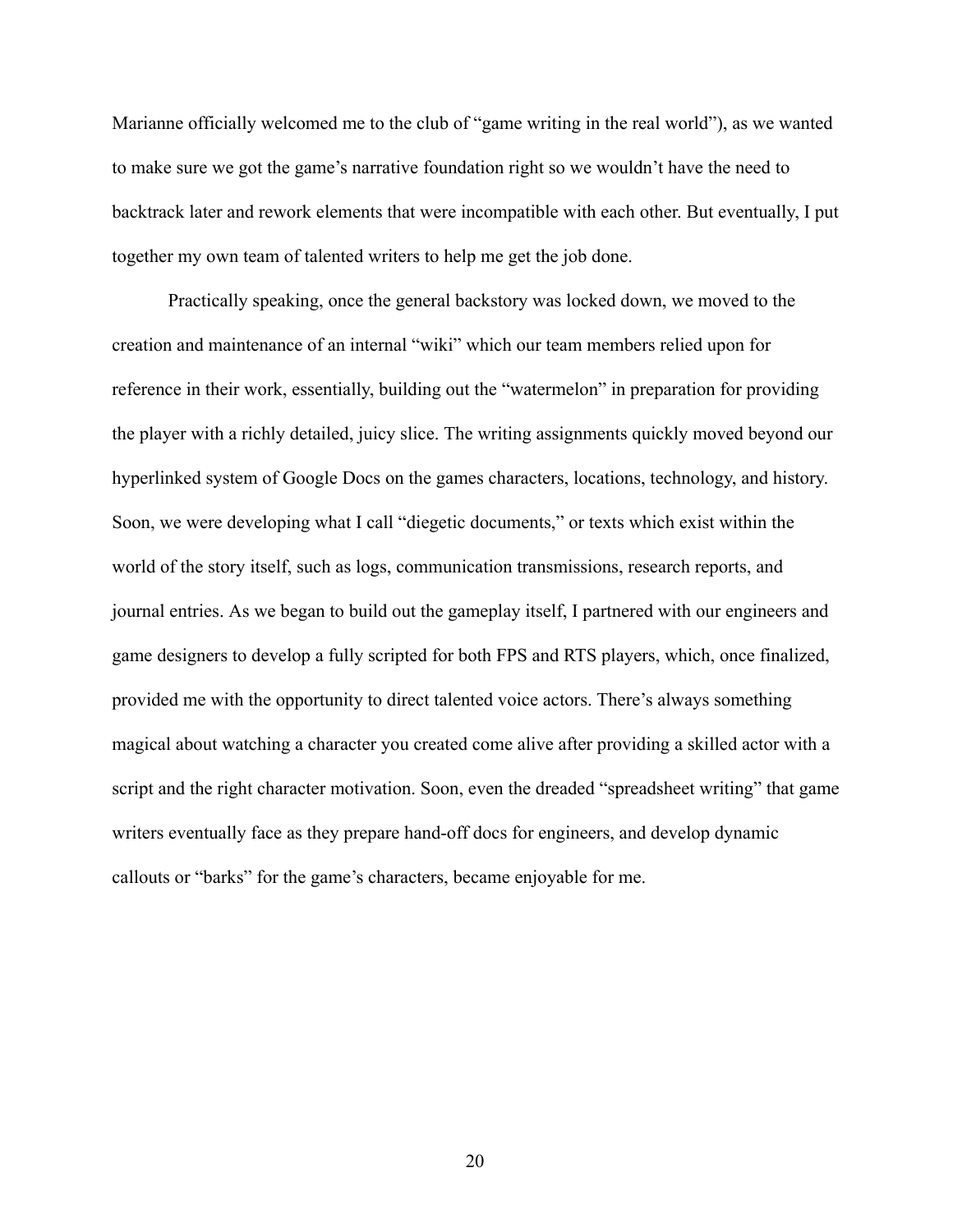## **ACT III**

## **The Future of Game Writing & Why It Matters**

Still, while I was able to apply the skills I had fostered in one project to another, the two projects illustrated just how different the story needs of two games can be. For a moment, let's consider how narrative may differ from some of the other functions of a development team, such as programming or art. What programmers and artists create will vary from project to project, just as the tools they use or styles they employ also might. But, the basic concepts of workflow and pipelines in these roles are essentially transferable from game to game, whereas in writing, these workflows differ greatly. This partially accounts for the incredibly diverse set of job titles that span the narrative field. In my own job search I've seen and applied for a wide array: freelance/staff writer, narrative designer, content designer, narrative writer, story lead, etc. It's not uncommon for studios to tweak the titles of these positions in attempts to convey the specific needs the role is designed to fill. Some content and quest designer jobs, for example, require not only the plotting of content or quests for a game, but actually the use of the game's engine to build them, which increases demand for writers with more engineering and technical experience. The relative ambiguity of what being a "game writer" means has also led to an absence of development programs in both the professional and educational world.

Yet some promising programs do exist, with more on the way. While there's not yet a major within USC's games program devoted entirely to narrative, there are classes, such as Character Development & Storytelling for Games, which focus solely on the subject, and similar classes exist elsewhere like *BioShock* , *Tomb Raider* , and *Far Cry* writer Susan O'Connor's Game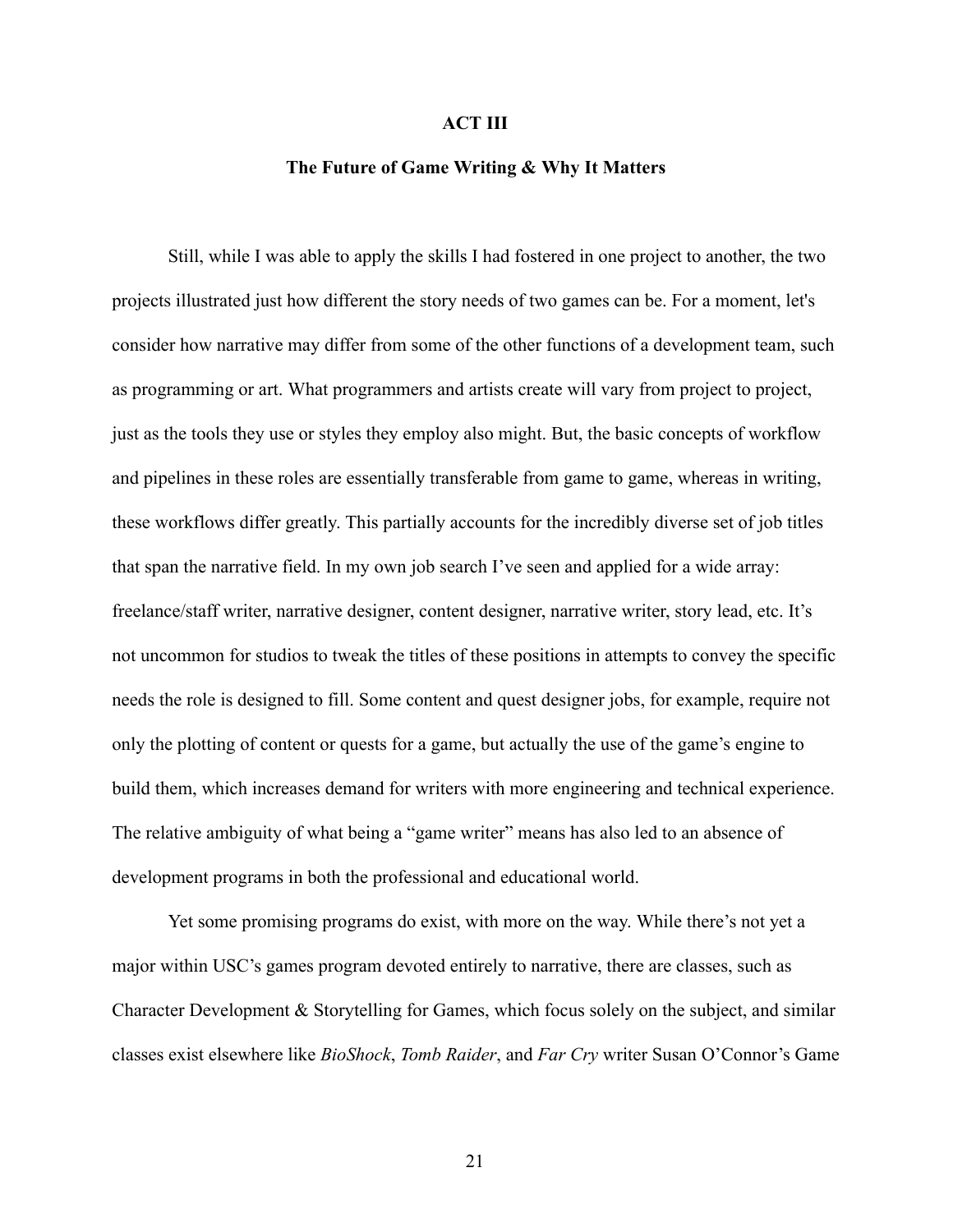Writing course at the University of Texas at Austin. The industry itself has also produced efforts to beef up the available pool of skilled writers in the job market. ArenaNet, the development studio of the Massively Multiplayer Online Role-Playing Games, *Guild Wars 1 & 2* , has a Narrative Mentorship program currently in its 3rd iteration, designed to give professional writers in other industries the coaching and experience necessary to make the transition into games. Some participants have even graduated the program into full time positions on ArenaNet's narrative teams. According to an interview with gamesindustry.biz, program pioneer Bobby Stein & recent program graduate, now full-time hire, Novera King, hope to see similar programs springing up at other studios, either in partnership with ArenaNet, or as separate iterations. Pioneers like Stein and King continue to make barriers to entry more accessible to talent across the board, lessening the limiting impacts of privilege or special connections.

But such a growth in development programs will take time, and many similar efforts are also in their infancy. Narrative designers like Jubert continue to show an increased willingness to speak on panels at game conferences, or give guest lectures at universities. E-sports game developers like Respawn Entertainment have begun to invest in narrative staff for games like *Apex Legends* , and interactive media is beginning to bleed over onto other platforms, with the advent of content like *Bandersnatch* on Netflix's original *Black Mirror* .

Ultimately, the growth of both narrative content in interactive media, as well as new opportunities for the creators of such content to hone their skills, is good for everyone, even for those who don't consider themselves "gamers." Next time you find yourself on a plane, or perhaps even the subway, take a look around at the other passengers. Odds are, you'll find them consuming stories, whether their reading a book or a newspaper, watching a movie or a show,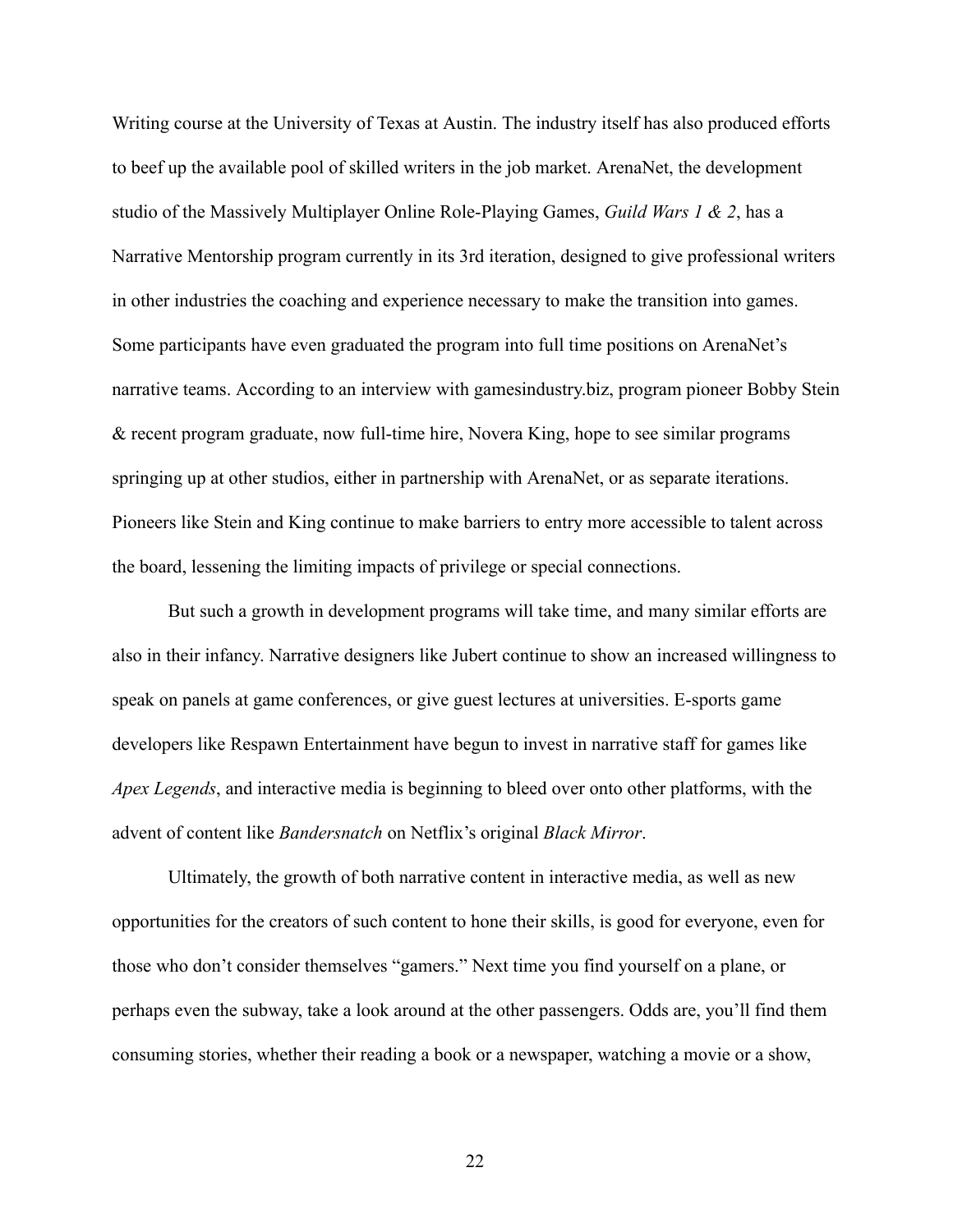playing a game, or recounting memories with their friends in a messenger. Many of us consume stories more often than we consume food and water, and I've always been told "you are what you eat." If that holds true, that means the content we consume matters, and higher quality content will have its ripple effects in the ordering of our daily lives, our cultures, and our societies. Simply as a human, I find this promising. Stories that will make us consider new perspectives, think, and feel more, are on the way, and they'll come to us in new and interesting ways. And as a writer, I find this exciting. If I play the game of life right, perhaps some of those future stories will come from me.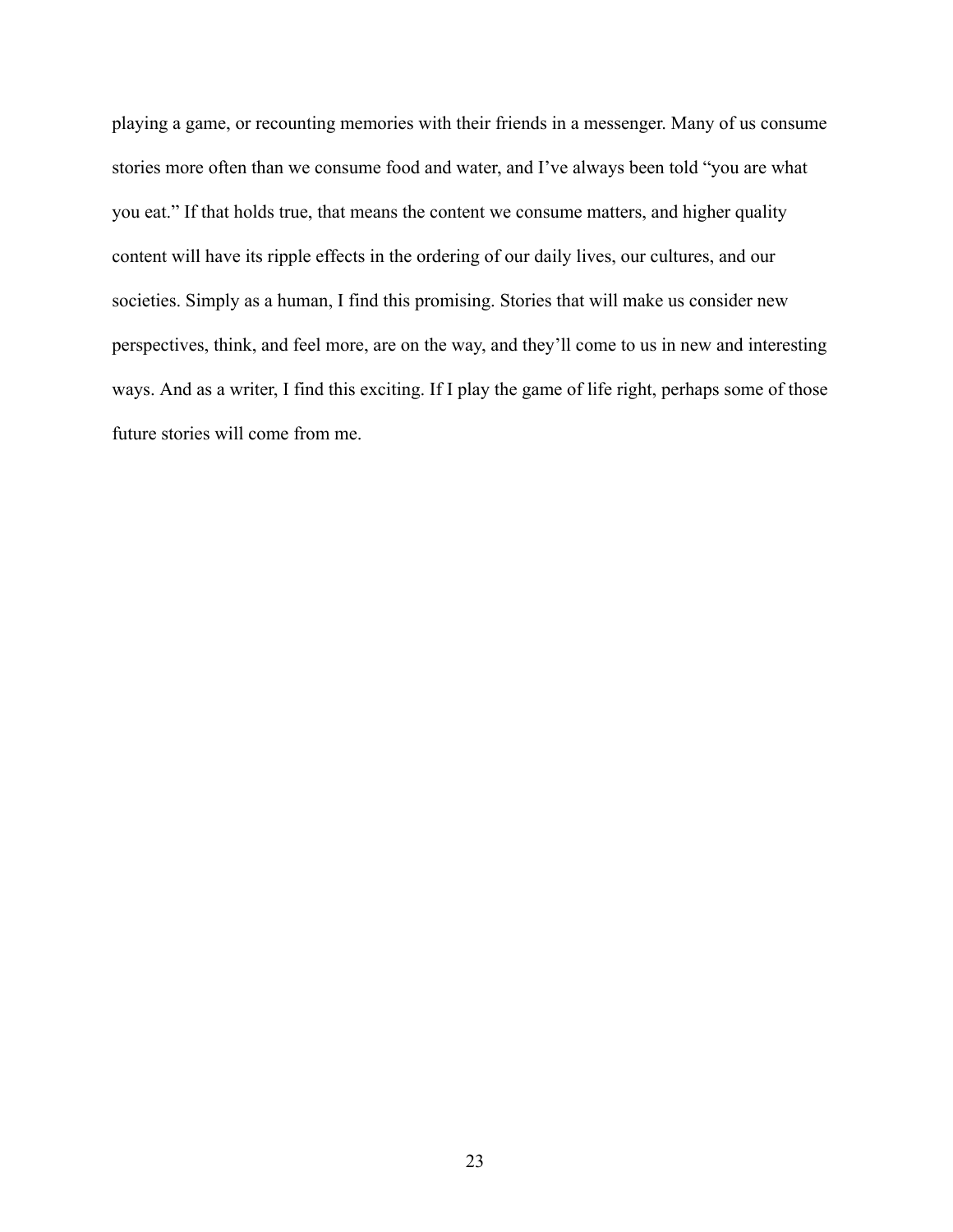#### **DOCUMENT SHOWCASE:**

## **Introduction**

In the following pages, I've included several documents produced during my time as narrative lead on the *Incursion* team.

The first of them, entitled *What is Ethra*, is an example of a "diegetic document," or a text that exists within the world of the story. This particular document is a research log, which details one of our character's theorizing about a powerful substance he has come into contact with, called Ethra. This resource and its demand serves as the central conflict for our RTS v. FPS game.

Following this document are two scripts, first, one which describes the sequence of events for the tutorial designed for the real time strategy players, and then the tutorial for the first person shooter players. Appended to each script is the corresponding "eng handoff" document, which showcases how a script in a "screenplay" type, sequential format might transform in the development process to assist a programming team as they work to build the necessary story elements into the game.

My hope is that the inclusion of these documents helps to shed some light on the writing process, what elements of it might be unique to games, and what this journey has looked like through my eyes.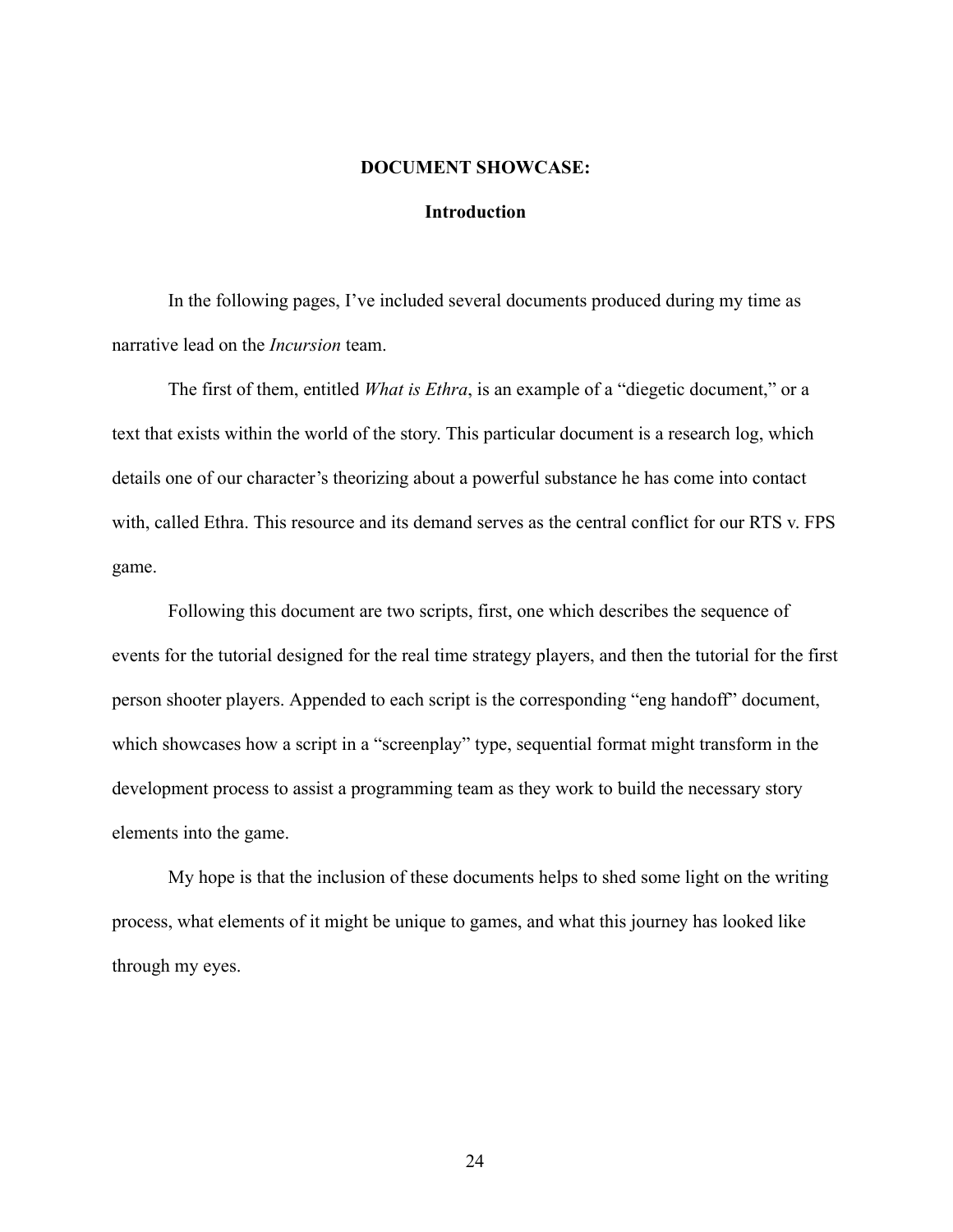Chief Science Officer's Log **#54B08D-Є Title:** "**What is Ethra?"**

*What actually is Ethra?*

It's the question I've been asked most since The Jump.

Some worship it like a god. Others insist we should revere it like an intelligent being, totally sentient, deserving of rights, negotiations, all the rest of it.

But after all of our experiments and observations, I think it's best understood by one simple property: its tendency to contain threats to the material universe. It's what makes The Guardians so damn good at what they do— what keeps our anti-matter in a usable state.

Somehow, understanding it this way doesn't make it any less wondrous to me. I still can't wrap my mind around *how it knows* what's a threat to the universe and what isn't?

Hunches don't carry much weight in science, but if I got one, it's that the Ethra saw The Roanoke as a threat before the end.

Possibly right before...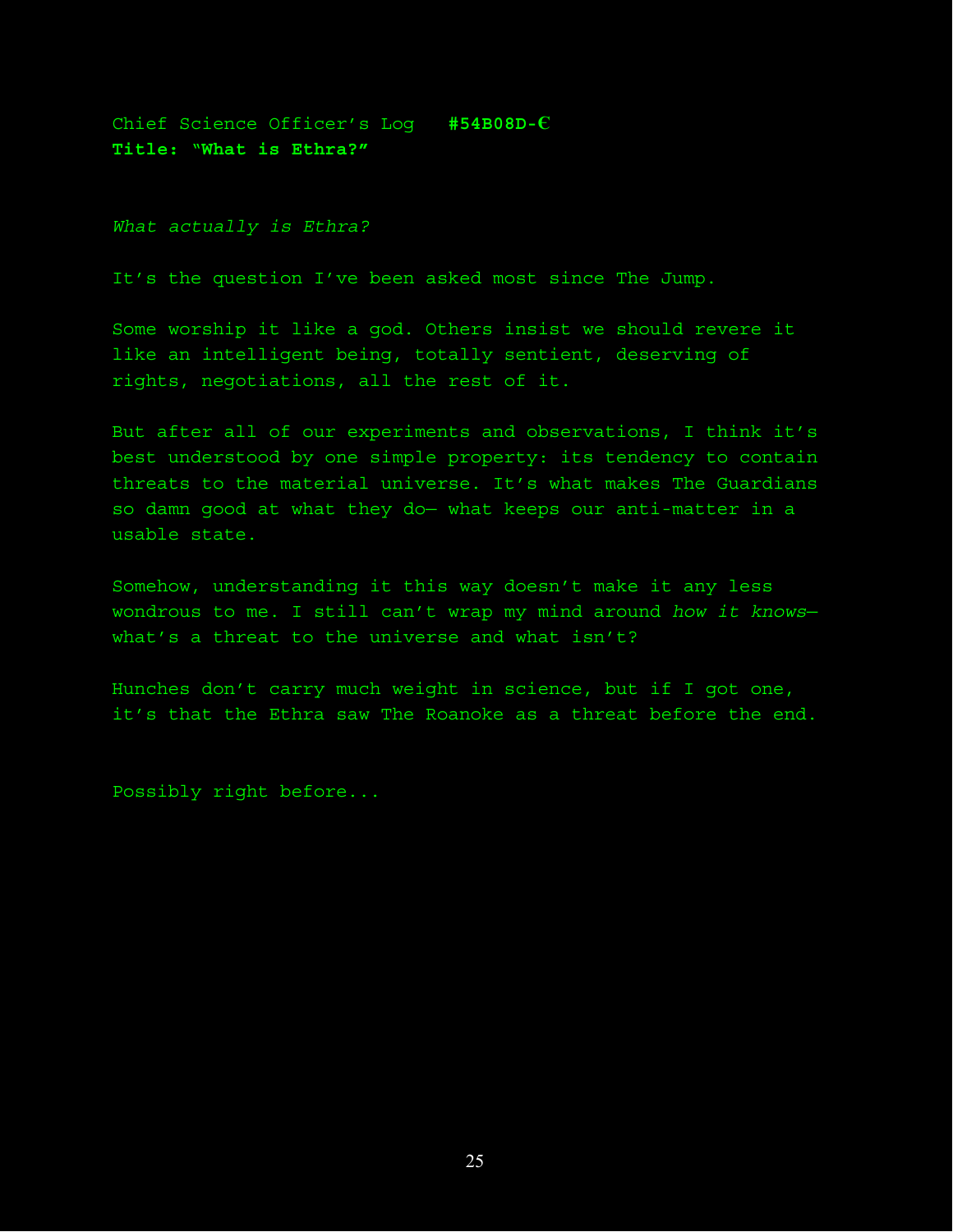Gameplay Loop **RTS Player**

LOADING SCREEN:

# Incoming Transmission...

Looks like Dr. Kepler was right. Again. I'll never hear the end of this one. But right now, you've got a bigger problem.

No doubt these invaders are after our Ethra. Don't worry about specimen preservation. Just destroy everything you don't recognize. They'd do the same to you.

Remember, you need that Ethra to survive.

Make good use of those bios and minerals. The entire planet's resources are at your disposal. Good luck.

--Dr. Adrias

FADE IN:

DOCTOR ADRIAS You awake out there, officer? It's time to put your experiments to the test.

**Camera moves to first objective**

**Arrow points to first objective**

DOCTOR ADRIAS It looks like these invaders are targeting this crystal first. Get some mutes to the site ASAP!

ON SCREEN: Keep units on the enemy's objectives to slow their progress. You can corrupt it when no enemies are nearby.

> **Arrow points to the objective on the minimap**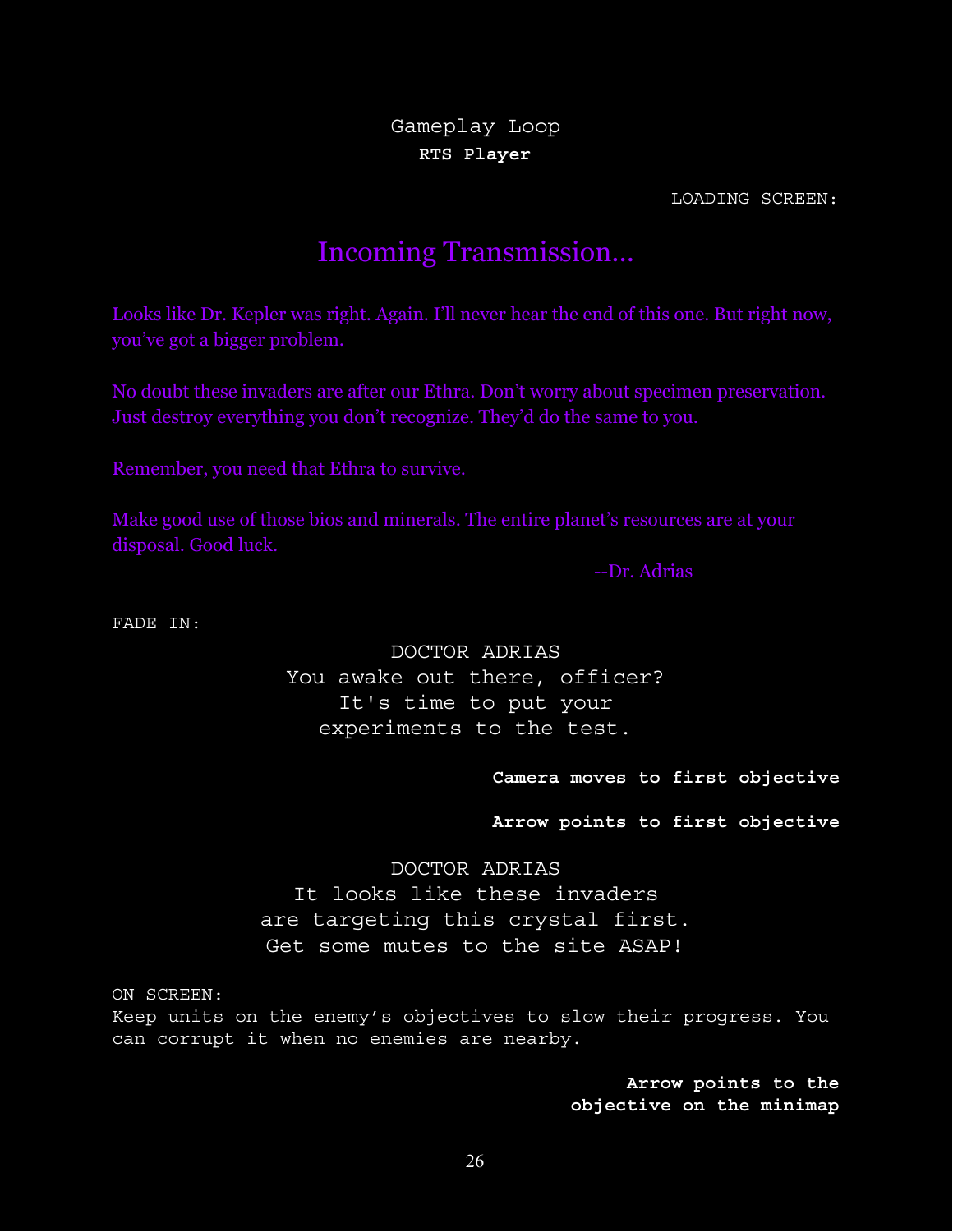ON SCREEN: Objectives are highlighted on the minimap.

**Camera moves back to base**

DOCTOR ADRIAS You should find your mech waiting for you back at base. Hopefully it's still in good shape. See if you can get it moving.

**Arrow points to builder**

ON SCREEN: Left click and drag over your mech to select it.

**Player selects mech**

**Arrow points to ground close to Nexus**

ON SCREEN: Right click on the ground to move the builder.

**Player moves builder close to the Nexus**

DOCTOR ADRIAS Good. Now you'll need to get the ore production up and running again. Use your mech to repair the **Central Nexus**.

**Arrow points to Nexus**

ON SCREEN: Right click your Nexus to make the mech reactivate it.

> **Player clicks Nexus Mech reactivates Nexus Nexus start gaining minerals**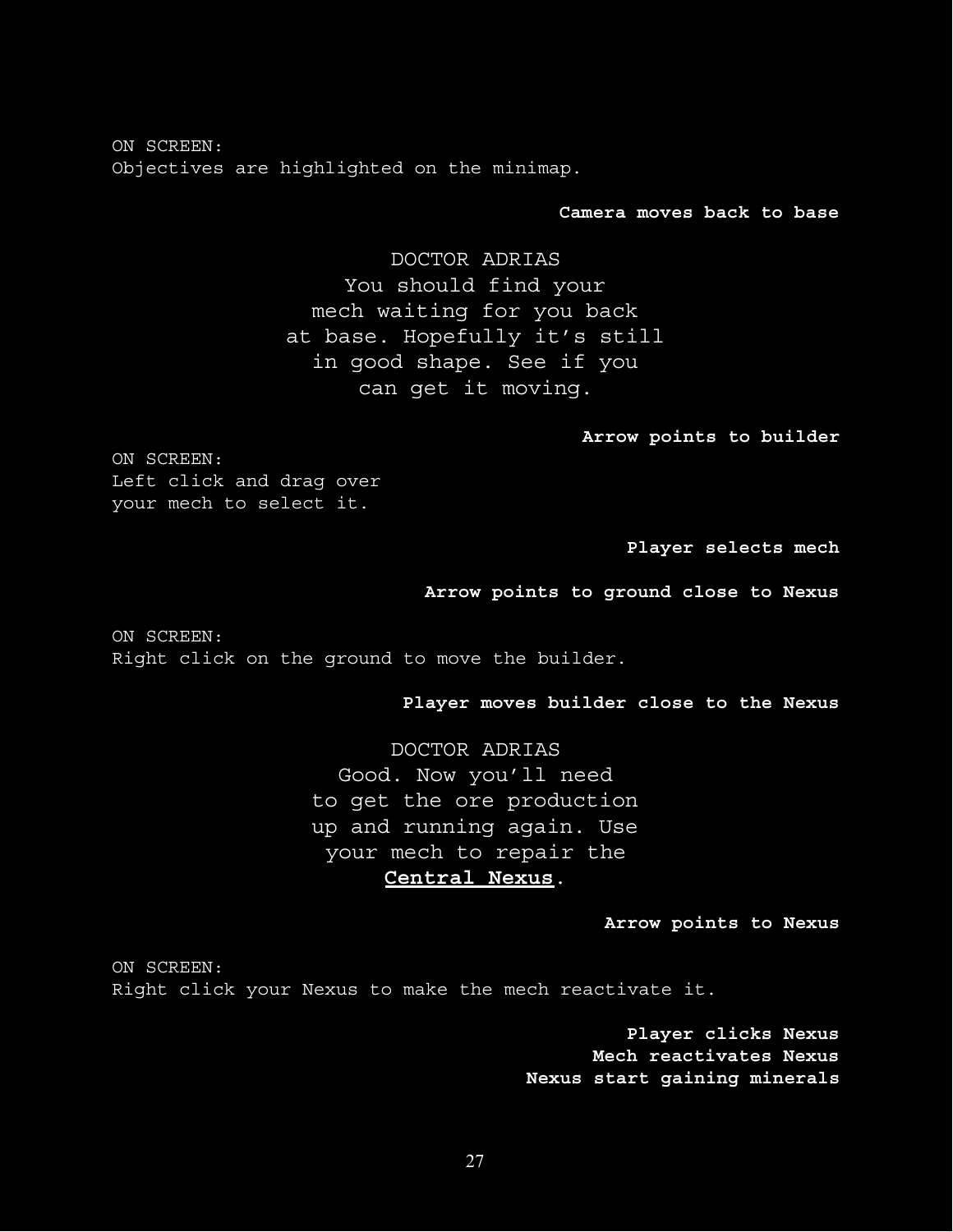## DOCTOR ADRIAS

Excellent. I'm seeing a steady supply of ores coming in. You'll need those for better armor and equipment.

> **Arrow points to increasing resource count**

ON SCREEN: Your Nexus automatically mines ores. You can use them to build and upgrade your army.

#### **Arrow points to barracks**

# DOCTOR ADRIAS Your mech can repair other buildings too. Let's open up one of these **Lab**s and set some mutes loose!

ON SCREEN: Move the mech to the bio lab.

> **Player moves the builder to target barracks**

**Arrow points to the barracks**

ON SCREEN: With the mech selected, click on the lab to repair it.

> **Player clicks on barracks Builder finishes repairing barracks First unit wave spawns**

## DOCTOR ADRIAS

Heh - I wouldn't want to come face to face with those things. These creatures are wild, and you won't be able to control them, but they're pretty devastating when they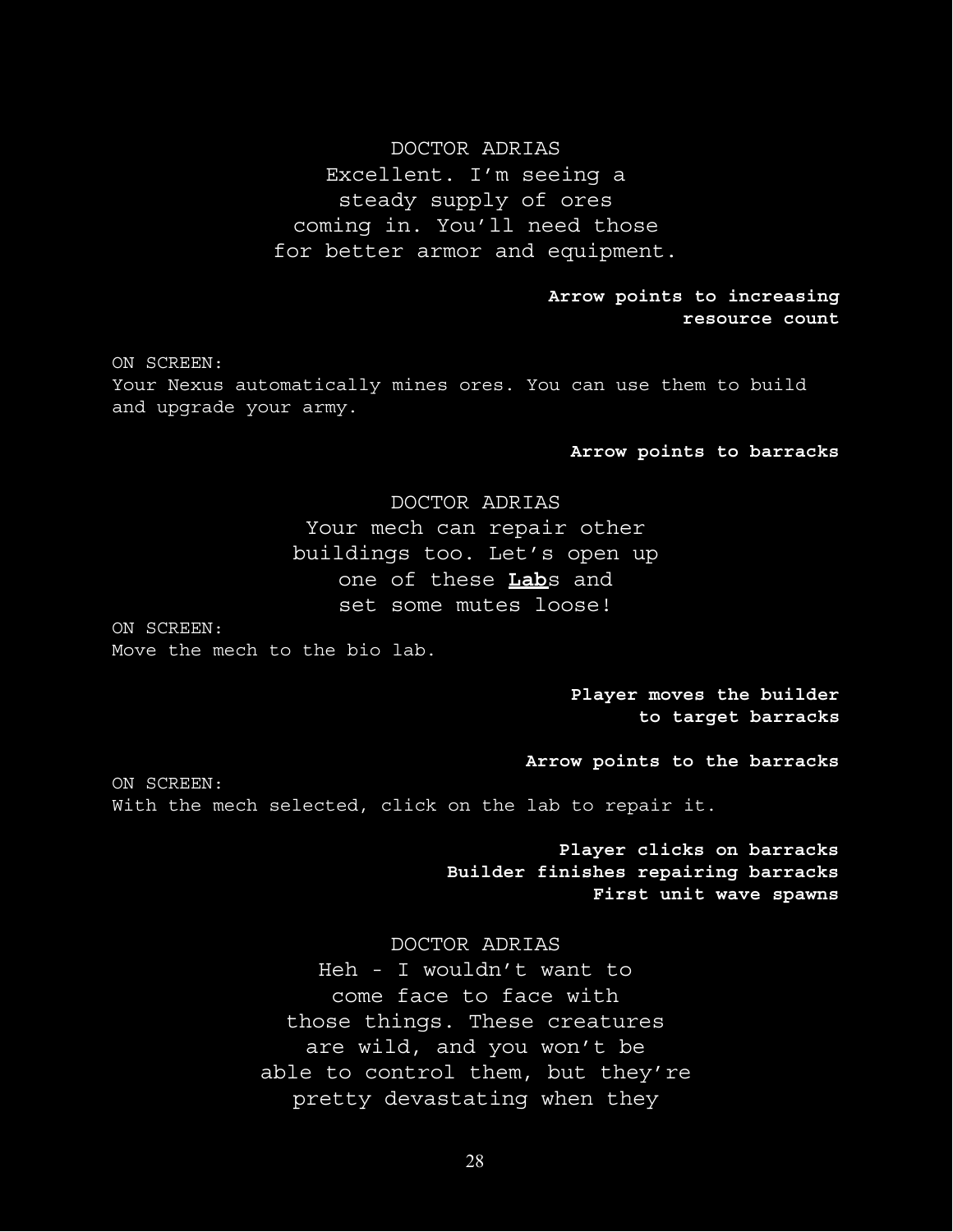## strike as a group.

**Rally point of AI units highlighted**

ON SCREEN:

These melee units are low-level and uncontrollable. They will move to the active objective and attack invaders.

> **Camera moves back to barracks arrow points to the barracks**

DOCTOR ADRIAS Now, if you've been following instructions all these years, your labs should have additional capabilities. Try to make something that packs a little more punch.

**Player clicks on barracks**

**Arrow points to button for ranged unit**

ON SCREEN:

Click this button to produce a ranged unit. These units are more costly, but can be controlled.

**Player clicks on button**

**Unit is produced**

DOCTOR ADRIAS Very good. Thanks to our tech, these mutes can strike from a distance. Move them in range of the enemy to put them to use!

> **Player engages enemy for the first time**

**Arrow points to enemy**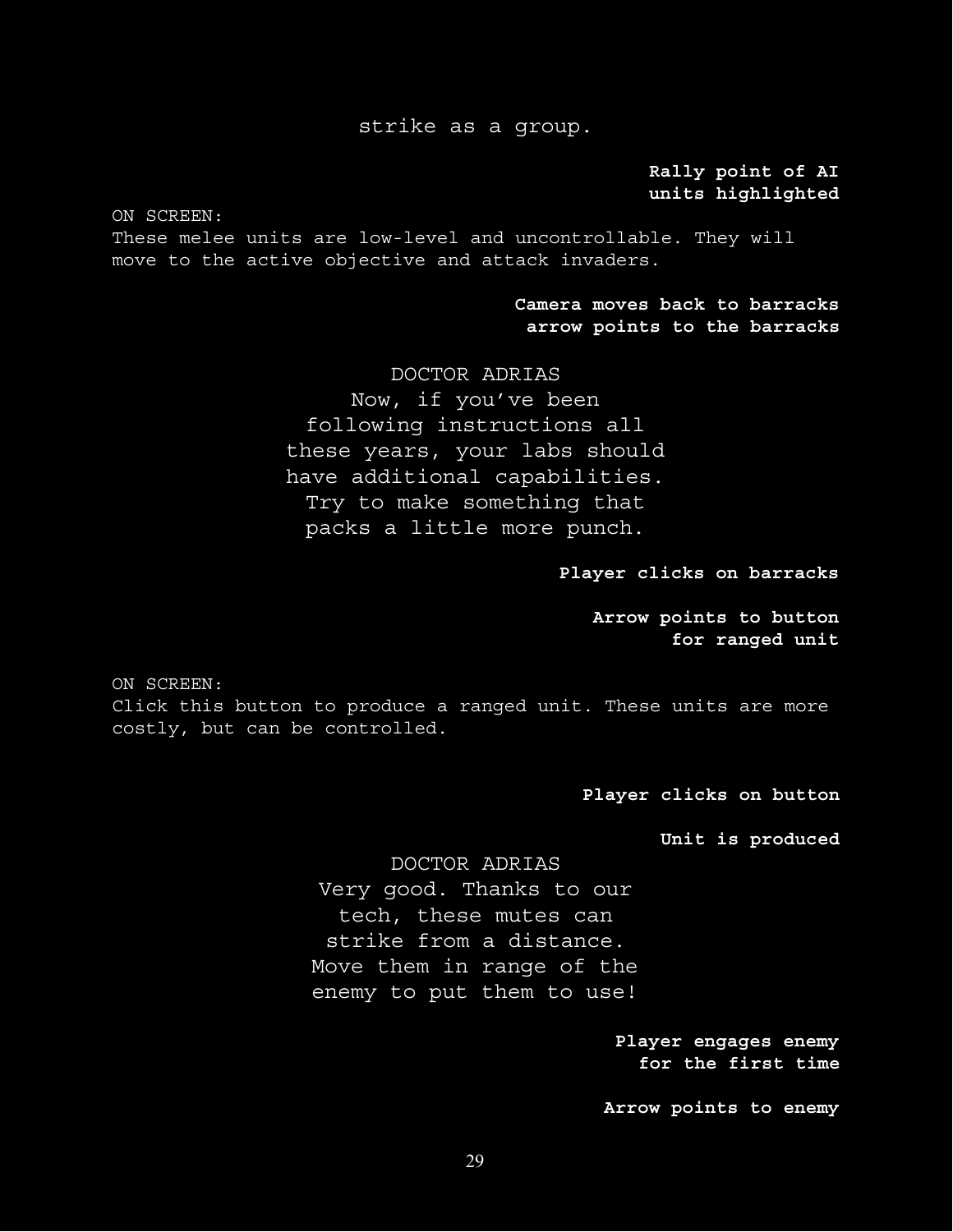DOCTOR ADRIAS Your units have made contact with the enemy-- eliminate them!

**First unit dies**

**Bio fuel added to resources**

**Arrow points to Bio fuel count in HUD**

DOCTOR ADRIAS Blast. They're destroying our experiments. But it's not a total loss. When mutes die, they release biofuel which goes directly into your stores.

#### **Camera moves to research building**

**Arrow points to research building**

DOCTOR ADRIAS In your **Research Facility**, you can repurpose the fuel to discover and apply upgrades to any units you produce in the future.

> **RTS repaired building gets destroyed**

**Camera moves to destroyed building**

DOCTOR ADRIAS Dammit! These invaders are stronger than I thought. But don't give up! When your buildings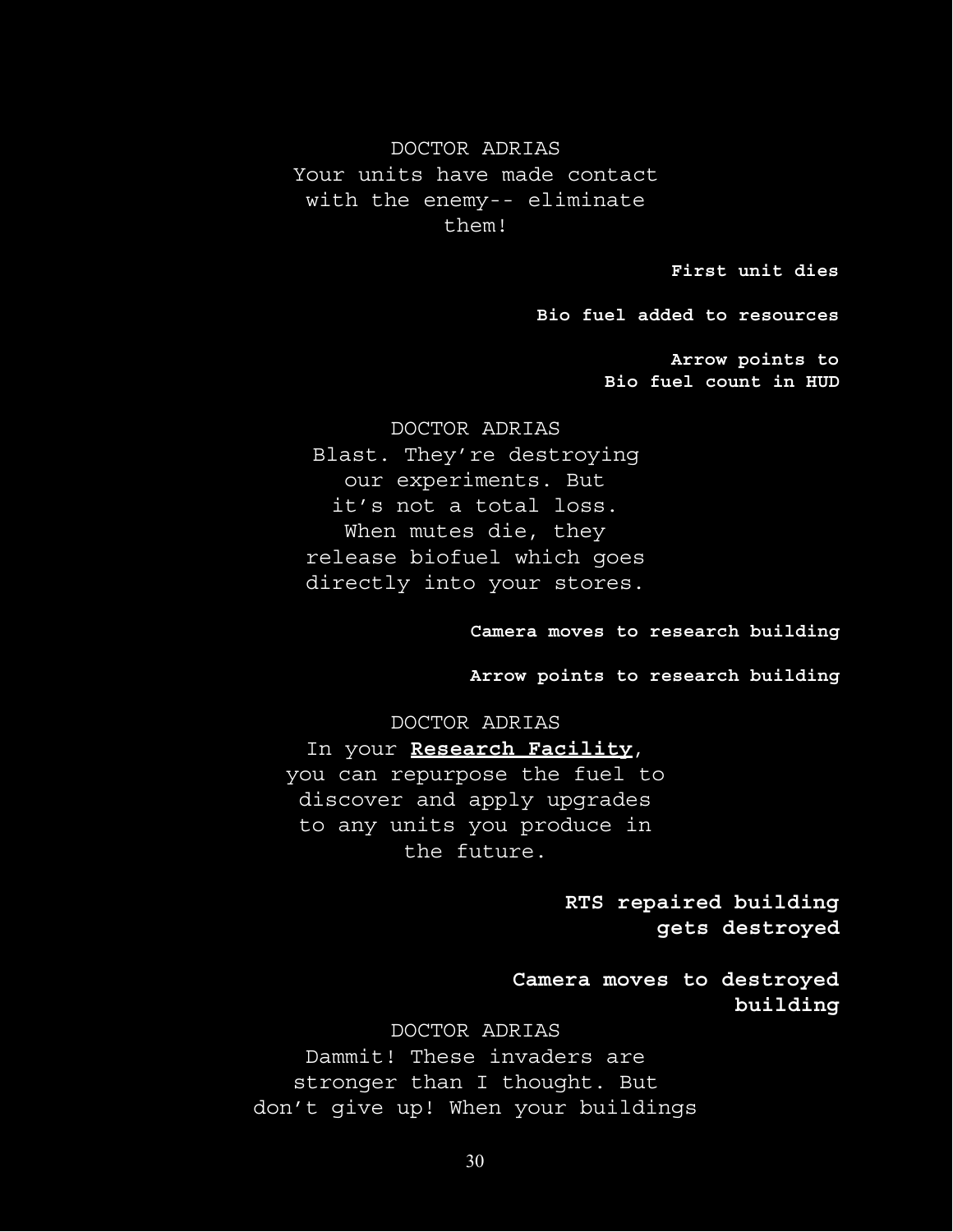are destroyed, you can use your mech to repair them again.

## **Arrow points to destroyed building**

ON SCREEN: With the mech selected, click on the building to repair it.

**RTS defeat**

DOCTOR ADRIAS Oh, this is *not* good. And I suppose *I'll* have to break the news to Dr. Kepler since by then you'll already be dead! (Game ends: LOSS)

## **RTS player eliminates FPS**

DOCTOR ADRIAS Well done. Let's hope that's the last we see of those ruffians. (Game ends: WIN)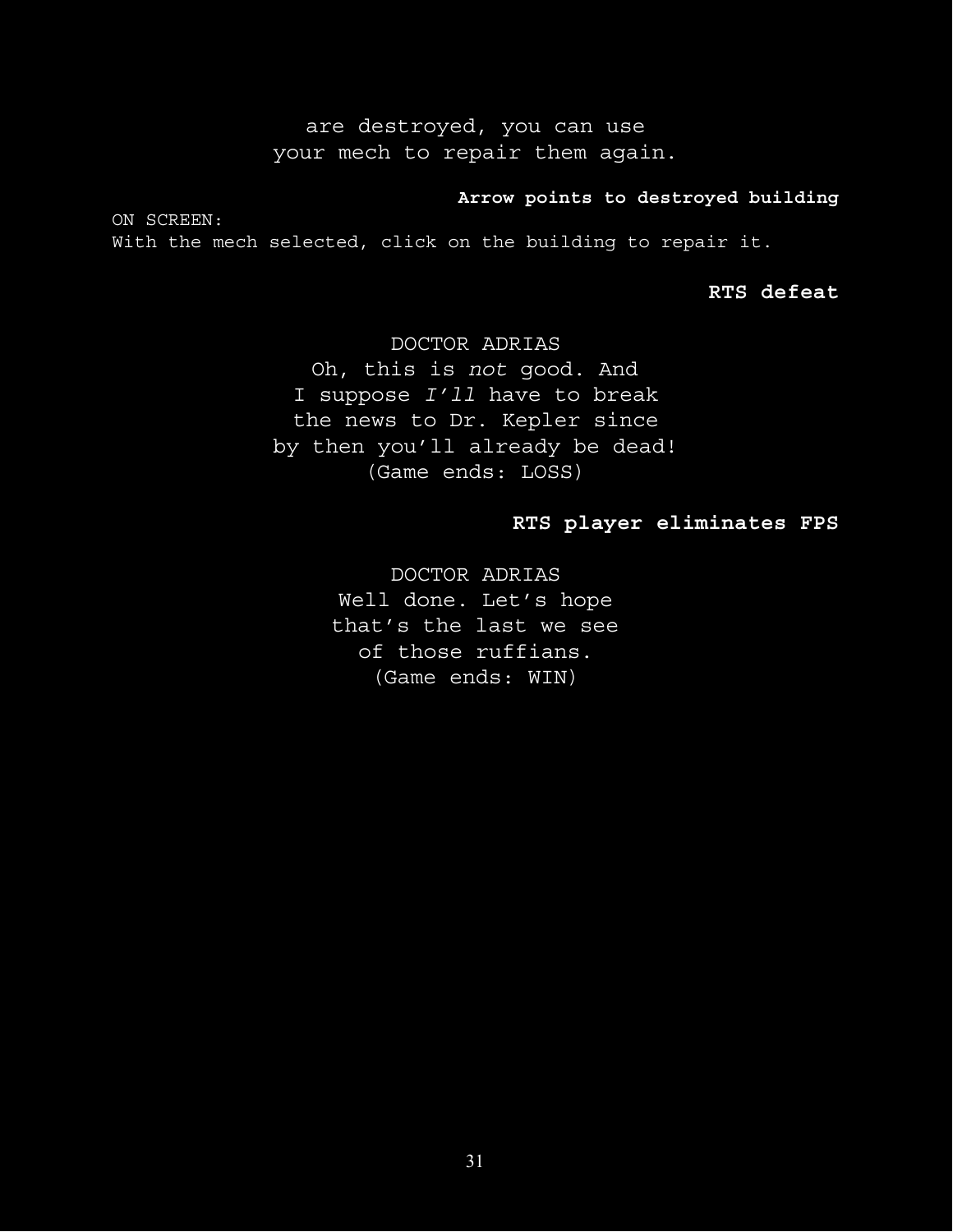| Line ID           | <b>Trigger</b>                                         | <b>String</b>                                                                                                                                                         | <b>Speaker</b>       | .WAV file                                           | nOTES                                                                                                        | Retake |        |
|-------------------|--------------------------------------------------------|-----------------------------------------------------------------------------------------------------------------------------------------------------------------------|----------------------|-----------------------------------------------------|--------------------------------------------------------------------------------------------------------------|--------|--------|
| RTSD 1            | Loading Screen closes                                  | You awake out there, officer? It's time to put your experiments to the test.                                                                                          | <b>DOCTOR ADRIAS</b> | <b>RECORDING 64</b>                                 |                                                                                                              |        |        |
| RTSD_2            | <b>RTSE 2 executes</b>                                 | It looks like these invaders are targeting this crystal first. Get some mutes to the site ASAP!                                                                       | <b>DOCTOR ADRIAS</b> | RECORDING 10                                        |                                                                                                              |        |        |
| RTSD_3            | RTSE_4 executes                                        | You should find your mech waiting for you back at base. Hopefully it's still in good shape. See if you can get it moving.                                             | <b>DOCTOR ADRIAS</b> | $19-21$                                             |                                                                                                              |        |        |
| RTSD 4            | Player moves builder close<br>to the Nexus             | Good. Now you'll need to get your ore production up and running again. Use your mech to repair the <b>Central Nexus</b> .                                             | <b>DOCTOR ADRIAS</b> | 35. OPTIONS BEFORE 31 HAVE "YOUR ORE"               | CHANGED TO<br>"THE ORE<br>PRODUCTION"<br>SO I DIDN'T<br><b>SAY RUN</b><br>YOUR AND<br>ORE<br><b>TOGETHER</b> |        |        |
| RTSD <sub>5</sub> | Reactivated Nexus gains<br>minerals for the first time | Excellent. I'm seeing a steady supply of ores coming in. You'll need those for better armor and equipment.                                                            | <b>DOCTOR ADRIAS</b> | 45                                                  |                                                                                                              |        |        |
| RTSD_6            | $RTSE_10$ executes                                     | Your mech can repair other buildings too. Let's open up one of these Labs and set some mutes loose!                                                                   | <b>DOCTOR ADRIAS</b> | 57                                                  |                                                                                                              |        |        |
| RTSD_7            | $RTSE_13$ executes                                     | Hah - I wouldn't want to come face to face with those things. These creatures are wild, and they're pretty devastating when they strike as a group.                   | <b>DOCTOR ADRIAS</b> | 66 deleted " and you won't be able to control them" |                                                                                                              |        |        |
| RTSD_8            | $RTSE_16$ executes                                     | Now, if you've been following instructions all these years, your labs should have additional capabilities. Try to make something that packs a little more<br>I punch. | <b>DOCTOR ADRIAS</b> | 72                                                  |                                                                                                              |        | punch? |
| RTSD_9            | $RTSE$ 18 executes                                     | Very good. Thanks to our tech, these mutes can strike from a distance. Move them in range of the enemy to put them to use!                                            | <b>DOCTOR ADRIAS</b> |                                                     |                                                                                                              |        |        |
|                   | RTSD_10   RTSE_19 executes                             | Your units have made contact with the enemy-- eliminate them!                                                                                                         | <b>DOCTOR ADRIAS</b> | 83 OR 85                                            |                                                                                                              |        |        |
|                   | RTSD_11  RTSE_21 executes                              | Blast. They're destroying our experiments. But it's not a total loss. When mutes die, they release bio fuel which goes directly into your stores.                     | <b>DOCTOR ADRIAS</b> | 92 OR 93                                            |                                                                                                              | 25     |        |
|                   | $RTSD_12$ RTSE_23 executes                             | In your Research Facility, you can repurpose bio fuel to discover and apply upgrades to any units you produce in the future.                                          | <b>DOCTOR ADRIAS</b> | 99                                                  |                                                                                                              |        |        |
|                   | RTSD_13  RTSE_24 executes                              | Dammit! These invaders are stronger than I thought. But don't give up! When your buildings are destroyed, you can use your mech to repair them again.                 | <b>DOCTOR ADRIAS</b> | 103, 104, OR 106                                    |                                                                                                              |        |        |
|                   | RTSD_14 <b>RTS</b> defeat                              | Oh, this is not good. And I suppose I'll have to break the news to Dr. Kepler since by then you'll already be dead!                                                   | <b>DOCTOR ADRIAS</b> | 113 or 114                                          |                                                                                                              |        |        |
|                   | RTSD_15   RTS player eliminates FPS                    | Well done. Let's hope that's the last we see of those ruffians.                                                                                                       | <b>DOCTOR ADRIAS</b> | 119. 121, 122                                       |                                                                                                              |        |        |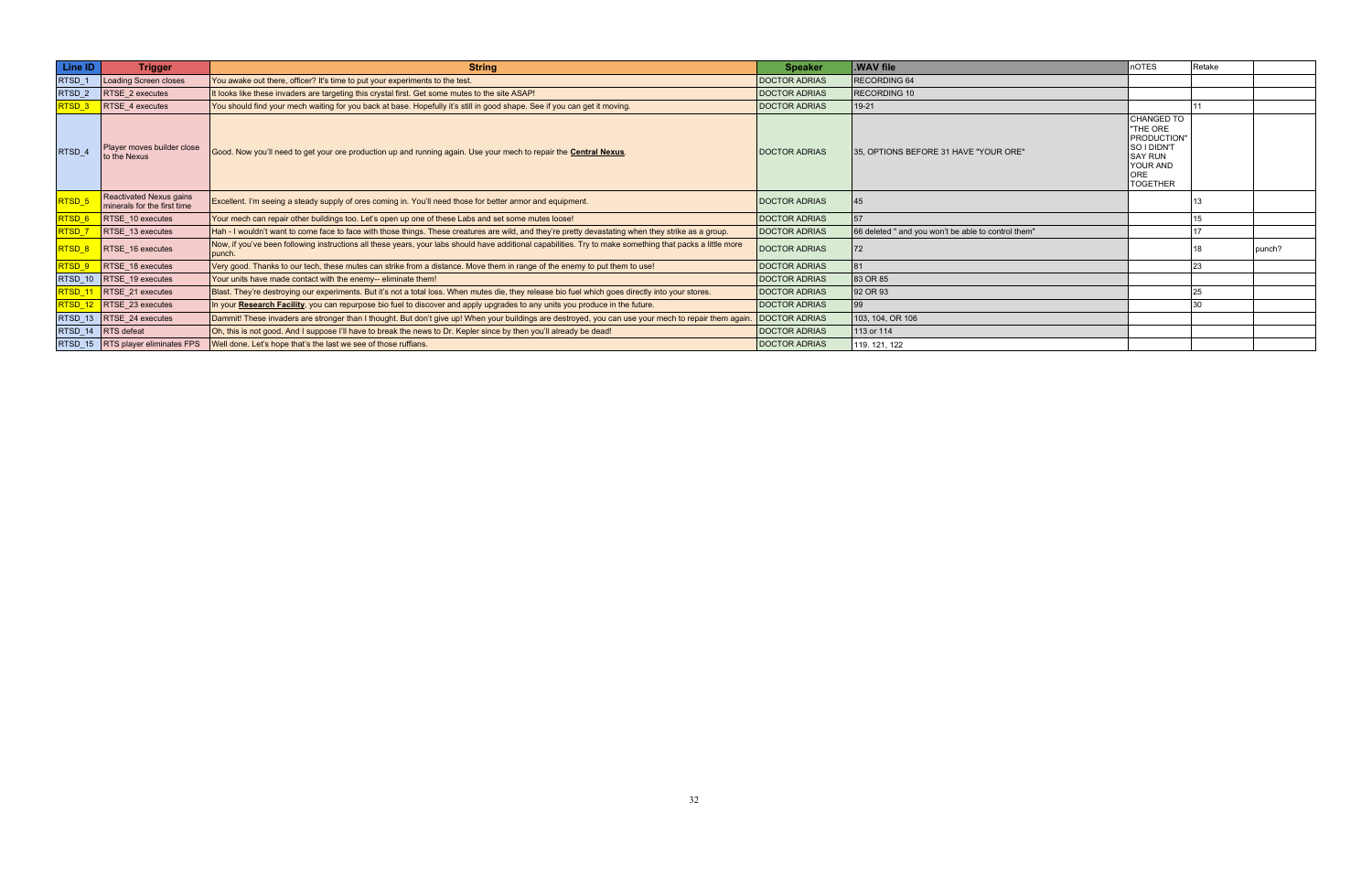Gameplay Loop **FPS Player**

LOADING SCREEN:

# Writ of Instruction

Commander Kagari,

After moons of scrying, I found the origin of the pulse: a world from the acolytes' vision. Our archives name it **Sahravan**. From a distance, the planet seems barren and devoid of life, though the sheer concentration of energy clouds my sight

We've never attempted a jump this far before, but the mages should be able to open up a portal long enough for at least one of your knights to get through. Though if they hope to return, they'll have to find an energy source on-world. Pray the visions hold true.

You've never let me or The Communion down before... Don't start now.

FADE IN:

COMMANDER KAGARI Looks like you made the jump. Am I coming through OK? Show me some movement so I know you're alive. Maybe take a look around while you're at it.

ON SCREEN: Use WASD to navigate and  $\theta$  to look around.

**Player gives movement and camera input**

ON SCREEN: Press F to roll while moving Or standing

**Player rolls**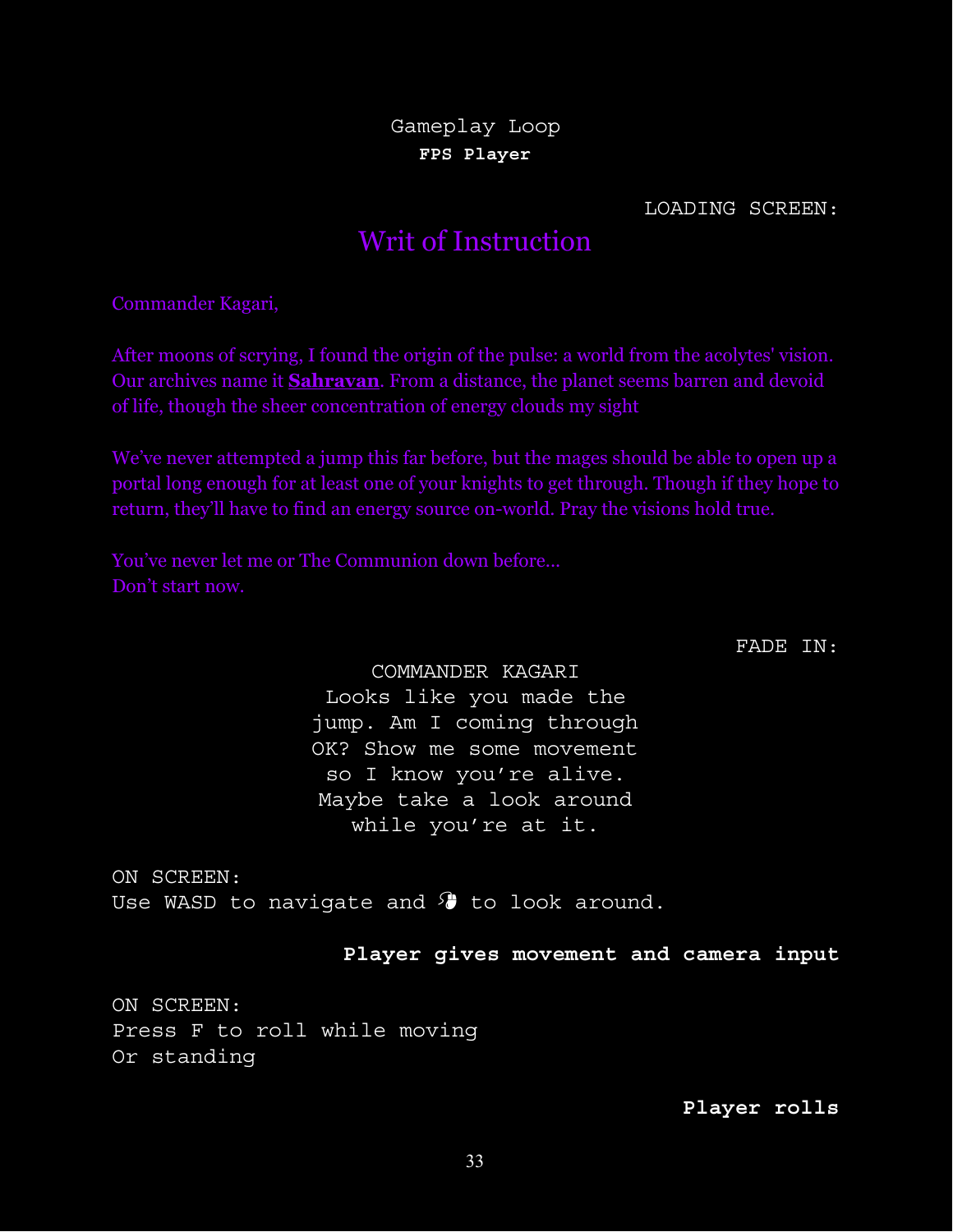## COMMANDER KAGARI

Good. Now there's only So much I can do from here. You'll need to monitor your own conditions. A good soldier is always on top of her vitals.

ON SCREEN: This bar displays your health. It regenerates over time if you don't take damage.

> COMMANDER KAGARI Now, let's get to the Mission. You're looking for a powerful energy source from the Goddess's visions. She thinks it could be "ethra," the missing link in her Alchemical theory. Ohand you'll need to find *something* if you want to open a portal back home.

## **Player leaves starting zone**

**Camera lifts and focuses on final objective zone**

COMMANDER KAGARI Check it out! Seems like you've landed near a convergence point. If you charge it up with enough power, you should be able to use it as a focus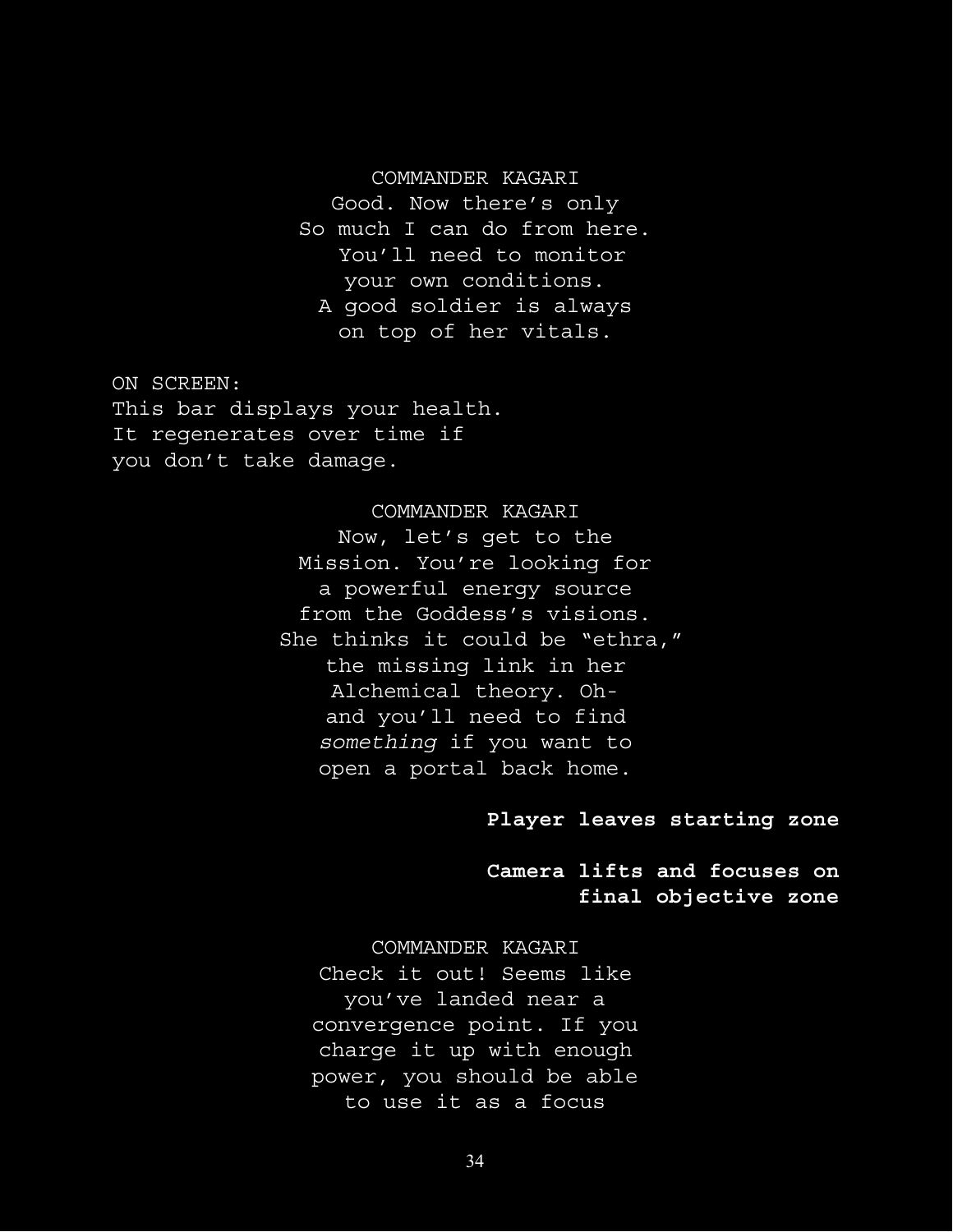for a return portal.

**Camera snaps back to FPS view**

COMMANDER KAGARI What's that I'm sensing up ahead? Looks like lifeforms!

> **Two enemies appear as radar blips**

ON SCREEN: Your radar displays nearby threats and objectives.

> **Player moves within range of enemies**

COMMANDER KAGARI Those things look hostile! Remember your training and take 'em down, quick!

ON SCREEN: Right click to fire your weapon.

## **Player kills enemy units**

COMMANDER KAGARI The creatures you killed released a kind of energy that's fusing with your body! Do you feel any stronger?

ON SCREEN:

Killing enemies increases your active ethra levels, improving your stats.

## **Four seconds pass**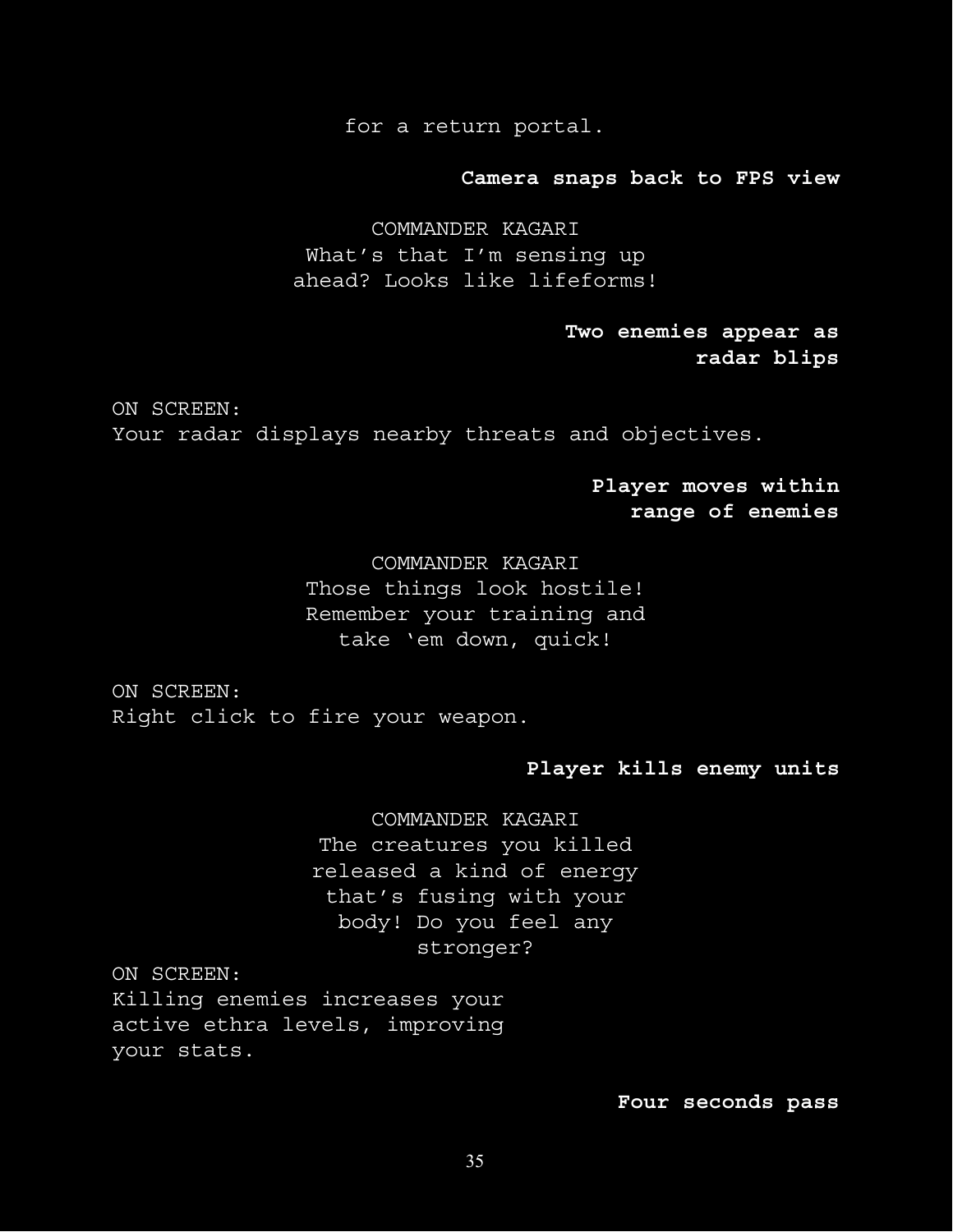# COMMANDER KAGARI They seem to be spawning out of that pod. See if you can destroy it!

ON SCREEN: Press E to use an explosive spell that deals extra damage

**Player destroys pod**

ON SCREEN: Destroying pods slows the spawn of enemy units

> COMMANDER KAGARI Nice work! That should give you a clear path to the energy pulse ahead.

**A radar blip appears On the first objective.**

## **Player enters cap zone of first ethra crystal**

COMMANDER KAGARI Whatever energy is trapped inside that crystal appears to be trying to get free! See if you can protect it long enough to absorb its power.

ON SCREEN: To capture an objective, Closely guard it until the progress bar is full

> **Player caps first ethra crystal**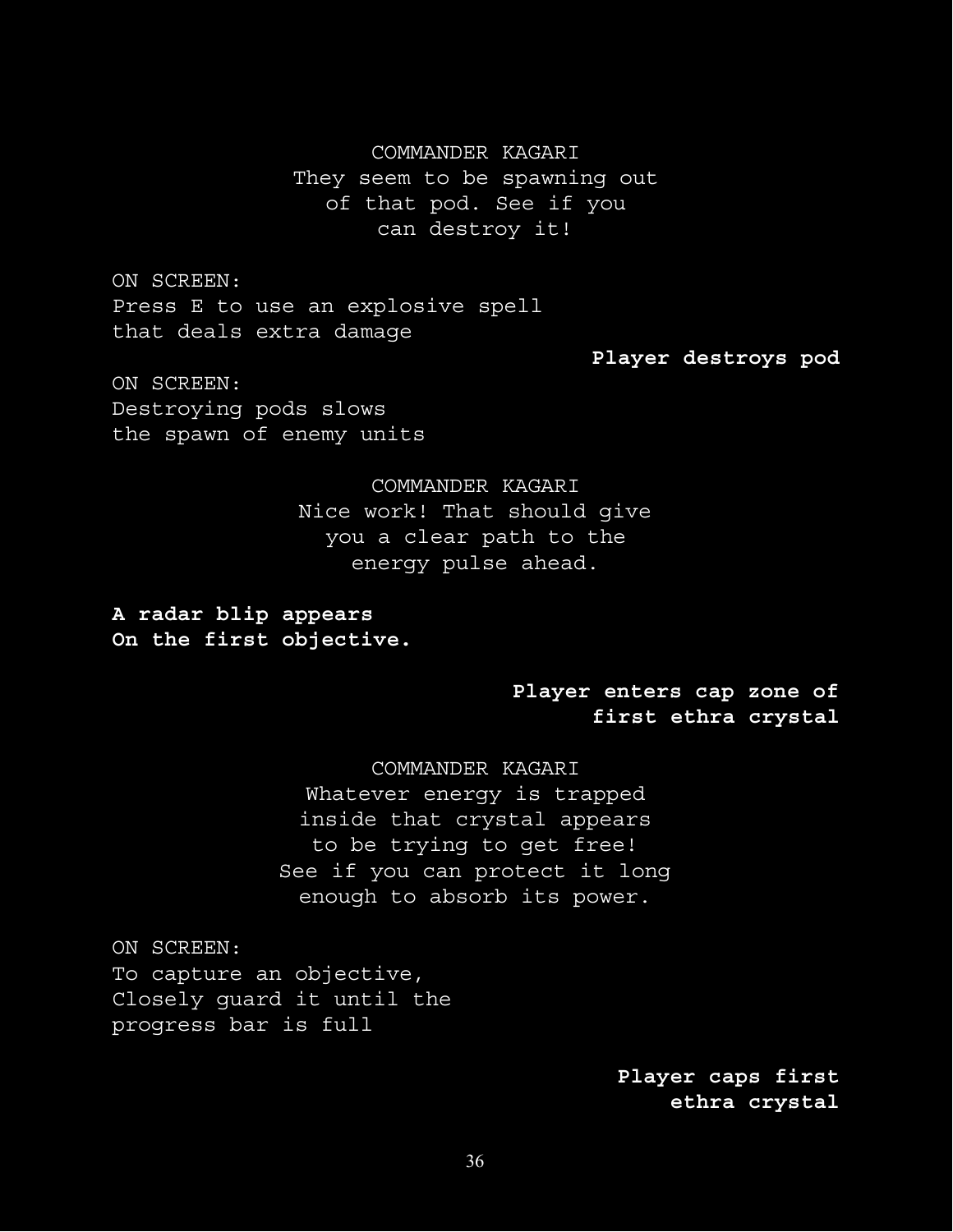## COMMANDER KAGARI

Wow... I've never seen anything like this. Its energy seems to be pulsing through you! Is there some way to channel it with your weapon?

ON SCREEN:

Press Q to allow your weapon to charge your enemies with energy. Then press Q again to detonate the charges.

## **Enough time passes for player to try out ultimate**

## HIGH ACOLYTE

Commander Kagari, this is it, the ethra we've been looking for. The Goddess will be pleased. Have your knights collect as much as they can and return at once!

COMMANDER KAGARI

Yes sir! You heard him, soldiers. I'm seeing one more crystal in your AO. Once you have it, head to the focus, open up a portal and get out of there!

## **FPS captures a 2nd crystal**

COMMANDER KAGARI You got it! Now take those crystals to the focus and get the hell out of there!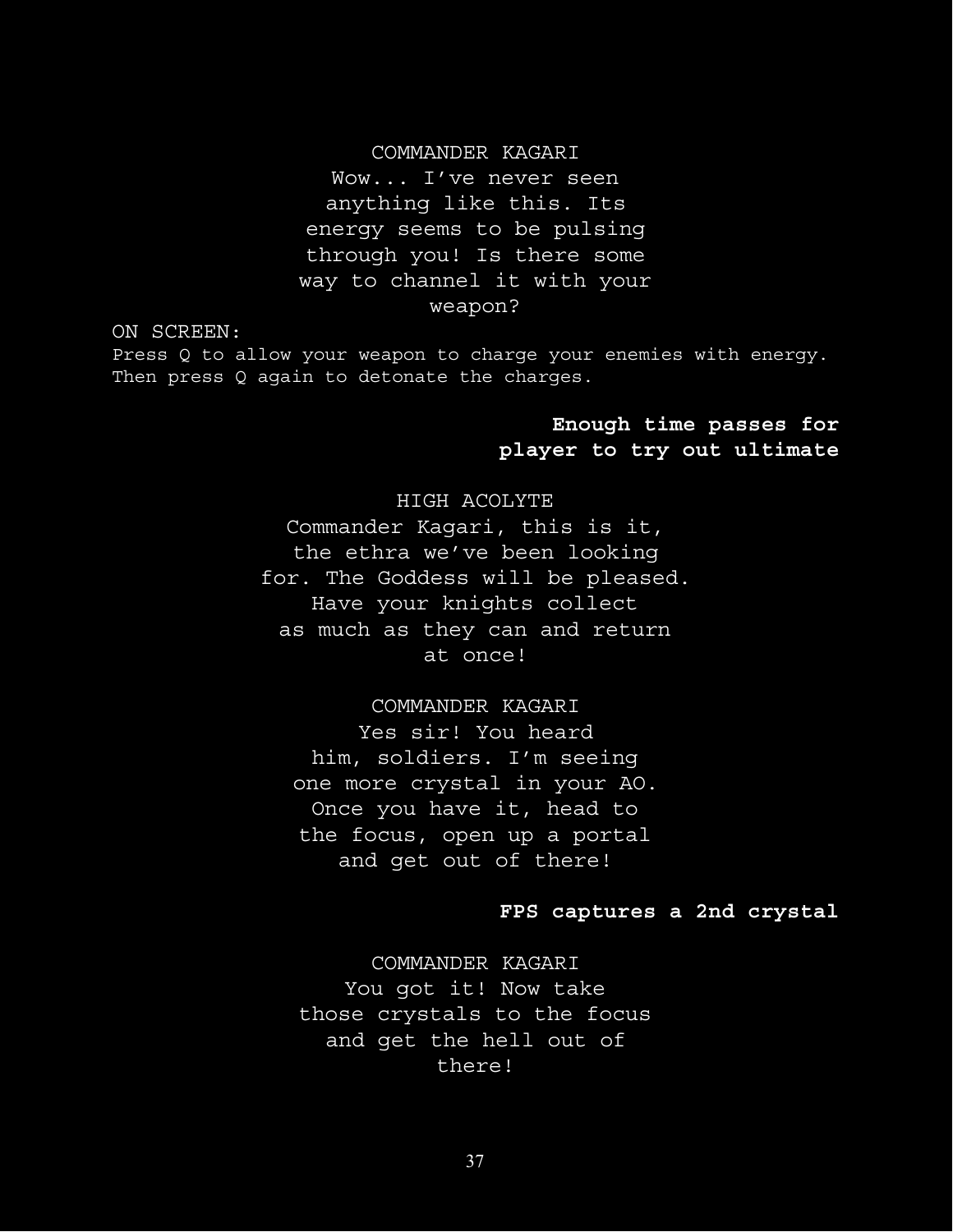## **FPS defeat**

COMMANDER KAGARI

Without those crystals there's no way for us to get you home. I'm sorry… You're on your own, soldier… (Game ends: LOSS)

# **Player successfully opens the portal**

COMMANDER KAGARI Great work out there, soldier. You've made The Communion proud. I have a feeling what we found here is about to change everything. (Game ends: WIN)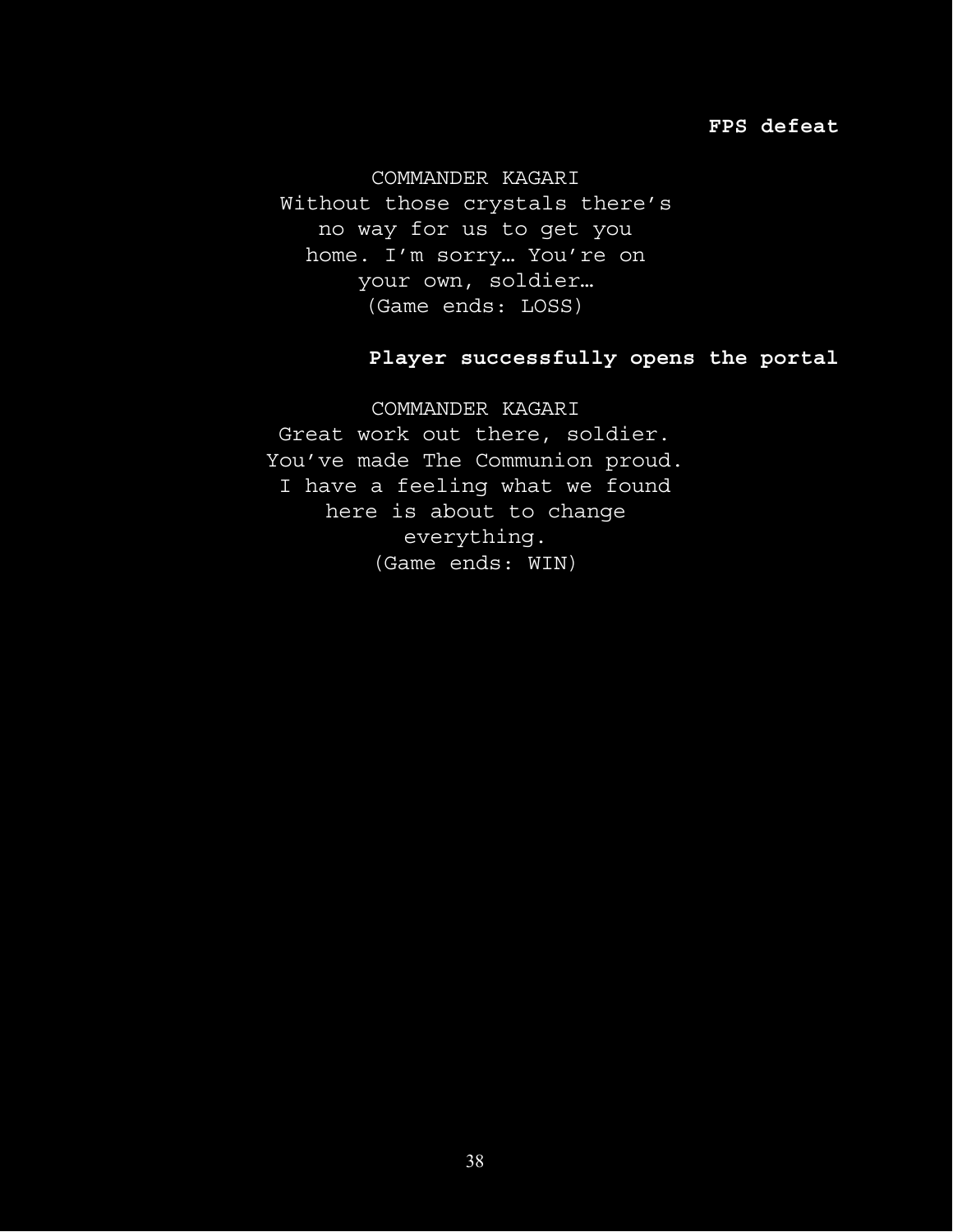| Line ID           | <b>Trigger</b>                                               | <b>String</b>                                                                                                                                                                                                                                                      | <b>Speaker</b>                   | .WAV file   | .WAV alternates |
|-------------------|--------------------------------------------------------------|--------------------------------------------------------------------------------------------------------------------------------------------------------------------------------------------------------------------------------------------------------------------|----------------------------------|-------------|-----------------|
| FPSD 1            | <b>Loading Screen closes</b>                                 | Looks like you made the jump. Am I coming through OK? Show me some movement so I know you're alive. Maybe take a look around while you're at it.                                                                                                                   | <b>COMMANDER KAGARI</b>          | FPSD 1.wav  |                 |
| FPSD 2            | Player has given movement<br>8& camera input && used         | Good. Now there's only so much I can do from here. You'll need to monitor your own conditions. A good soldier is always on top of her vitals.                                                                                                                      | COMMANDER KAGARI FPSD 2.wav      |             |                 |
| FPSD <sub>3</sub> | FPSUI 3 on screen for 5<br>seconds                           | Now, let's get to the mission. You're looking for a powerful energy source from the Goddess's visions. She thinks it could be "Ethra," the missing link in<br>her alchemical theory. Oh- and you'll need to find something if you want to open a portal back home. | COMMANDER KAGARI FPSD 3.wav      |             |                 |
| <b>FPSD 4</b>     | During event: FPSE 2                                         | Check it out! Seems like you've landed near a convergence point. If you charge it up with enough power, you should be able to use it as a focus for a<br>return portal.                                                                                            | COMMANDER KAGARI FPSD 4.wav      |             |                 |
| FPSD 5            | <b>FPSE 3 executes</b>                                       | What's that I'm sensing up ahead? Looks like lifeforms!                                                                                                                                                                                                            | COMMANDER KAGARI FPSD 5.wav      |             |                 |
| FPSD 6            | Player moves within close<br>range of enemies                | Those things look hostile! Remember your training and take 'em down, quick!                                                                                                                                                                                        | COMMANDER KAGARI   FPSD 6.wav    |             |                 |
| <b>FPSD 7</b>     | Player kills first 2 enemies                                 | The creatures you killed released a kind of energy that's fusing with your body! Do you feel any stronger?                                                                                                                                                         | COMMANDER KAGARI   FPSD_7.wav    |             |                 |
| FPSD <sub>8</sub> | FPSUI_6 on screen for 5<br>seconds                           | They seem to be spawning out of that pod. See if you can destroy it!                                                                                                                                                                                               | COMMANDER KAGARI FPSD 8.wav      |             |                 |
| FPSD <sub>9</sub> | FPSUI 8 on screen for 3<br>seconds                           | Nice work! That should give you a clear path to the energy pulse ahead.                                                                                                                                                                                            | COMMANDER KAGARI   FPSD 9.wav    |             |                 |
|                   | Player enters cap zone of<br>$FPSD 10$   first ethra crystal | Whatever energy is trapped inside that crystal appears to be trying to get free! See if you can protect it long enough to absorb its power.                                                                                                                        | COMMANDER KAGARI FPSD 10.wav     |             |                 |
|                   |                                                              | FPSD_11  Player caps 1st ethra crystal  Wow I've never seen anything like this. Its energy seems to be pulsing through you! Is there some way to channel it with your weapon?                                                                                      | COMMANDER KAGARI FPSD 11.wav     |             |                 |
| FPSD_12           | FPSUI_10 on screen for 8<br>seconds                          | Commander Kagari, this is it, the Ethra we've been looking for. The Goddess will be pleased. Have your knights collect as much as they can and return<br>at once!                                                                                                  | <b>HIGH ACOLYTE</b>              | FPSD 18.wav |                 |
|                   | FPSD_13   FPSD_12 executes                                   | Yes sir! You heard him, soldiers. I'm seeing one more crystal in your AO. Once you have it, head to the focus, open up a portal and get out of there!                                                                                                              | COMMANDER KAGARI FPSD 13.wav     |             |                 |
|                   | FPSD_14 FPS captures a 2nd crystal                           | Well done, soldier. Keep it up! We just need one more crystal!                                                                                                                                                                                                     | COMMANDER KAGARI   FPSD_14.wav   |             |                 |
|                   | FPSD_15   FPS defeat conditions met                          | Without those crystals there's no way for us to get you home. I'm sorry You're on your own, soldier                                                                                                                                                                | COMMANDER KAGARI   FPSD 15.wav   |             |                 |
| FPSD_16           | FPS captures the 2nd ethra<br> crystal                       | You got it! Now take those crystals to the focus and get the hell out of there!                                                                                                                                                                                    | COMMANDER KAGARI   FPSD 16.wav   |             |                 |
| FPSD_17           | Player successfully opens<br>the portal                      | Great work out there, soldier. You've made The Communion proud. I have a feeling what we found here is about to change everything.                                                                                                                                 | COMMANDER KAGARI   FPSD 17 1.wav |             | FPSD 17 2.wav   |

| .WAV alternates |
|-----------------|
|                 |
|                 |
|                 |
|                 |
|                 |
|                 |
|                 |
|                 |
|                 |
|                 |
|                 |
|                 |
|                 |
|                 |
|                 |
|                 |
|                 |
|                 |
|                 |
| FPSD_17_2.wav   |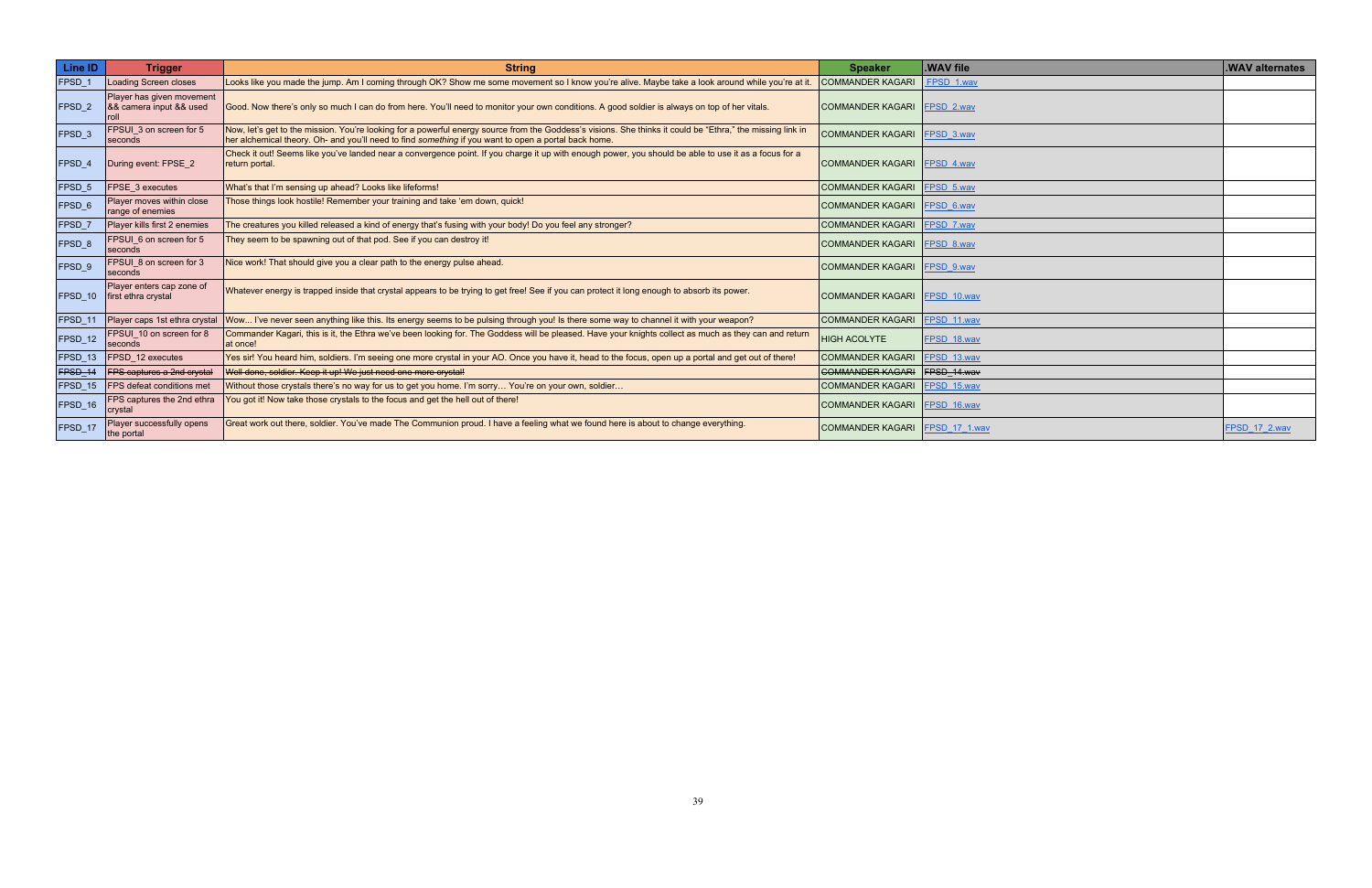- Anthony, Jason. "Dreidels to Dante's Inferno: TOWARD A TYPOLOGY OF RELIGIOUS GAMES." *Playing with Religion in Digital Games* , by Heidi A. Campbell and Gregory Price Grieve, Indiana University Press, 2014, pp. 25–44.
- Bogost, Ian. "Video Games Are Better Without Stories." *The Atlantic* , Atlantic Media Company, 25 Apr. 2017,

[www.theatlantic.com/technology/archive/2017/04/video-games-stories/524148/?utm\\_sou](http://www.theatlantic.com/technology/archive/2017/04/video-games-stories/524148/?utm_source=atltw)  rce=atltw.

- Chee, Alexander. "The Autobiography of My Novel." *How to Write an Autobiographical Novel* , Mariner Books, 2018.
- Crable, Margaret. "Turning a Dying Virtual Earth into a Garden, Video Game Aims to Inspire Sustainability." *USC Dornsife College News* , University of Southern California, Feb. 7, [www.dornsife.usc.edu/news/stories/3159/sustainability-video-game-by-usc-students-envi](http://www.dornsife.usc.edu/news/stories/3159/sustainability-video-game-by-usc-students-environmental-studies/?utm_source=newsletter&utm_medium=email&utm_content=Read)  [ronmental-studies/?utm\\_source=newsletter&utm\\_medium=email&utm\\_content=Read](http://www.dornsife.usc.edu/news/stories/3159/sustainability-video-game-by-usc-students-environmental-studies/?utm_source=newsletter&utm_medium=email&utm_content=Read)  more > &utm\_campaign=11/19/19 Student Newsletter.
- Dille, Flint, and John Zuur. Platten. *The Ultimate Guide to Video Game Writing and Design* . Lone Eagle, 2011.
- Howitt, Grant. "Writing Video Games: Can Narrative Be as Important as Gameplay?" *The Guardian* , Guardian News and Media, 21 Feb. 2014, [www.theguardian.com/culture/australia-culture-blog/2014/feb/21/writing-video-games-c](http://www.theguardian.com/culture/australia-culture-blog/2014/feb/21/writing-video-games-can-narrative-be-as-important-as-gameplay)  [an-narrative-be-as-important-as-gameplay](http://www.theguardian.com/culture/australia-culture-blog/2014/feb/21/writing-video-games-can-narrative-be-as-important-as-gameplay) .